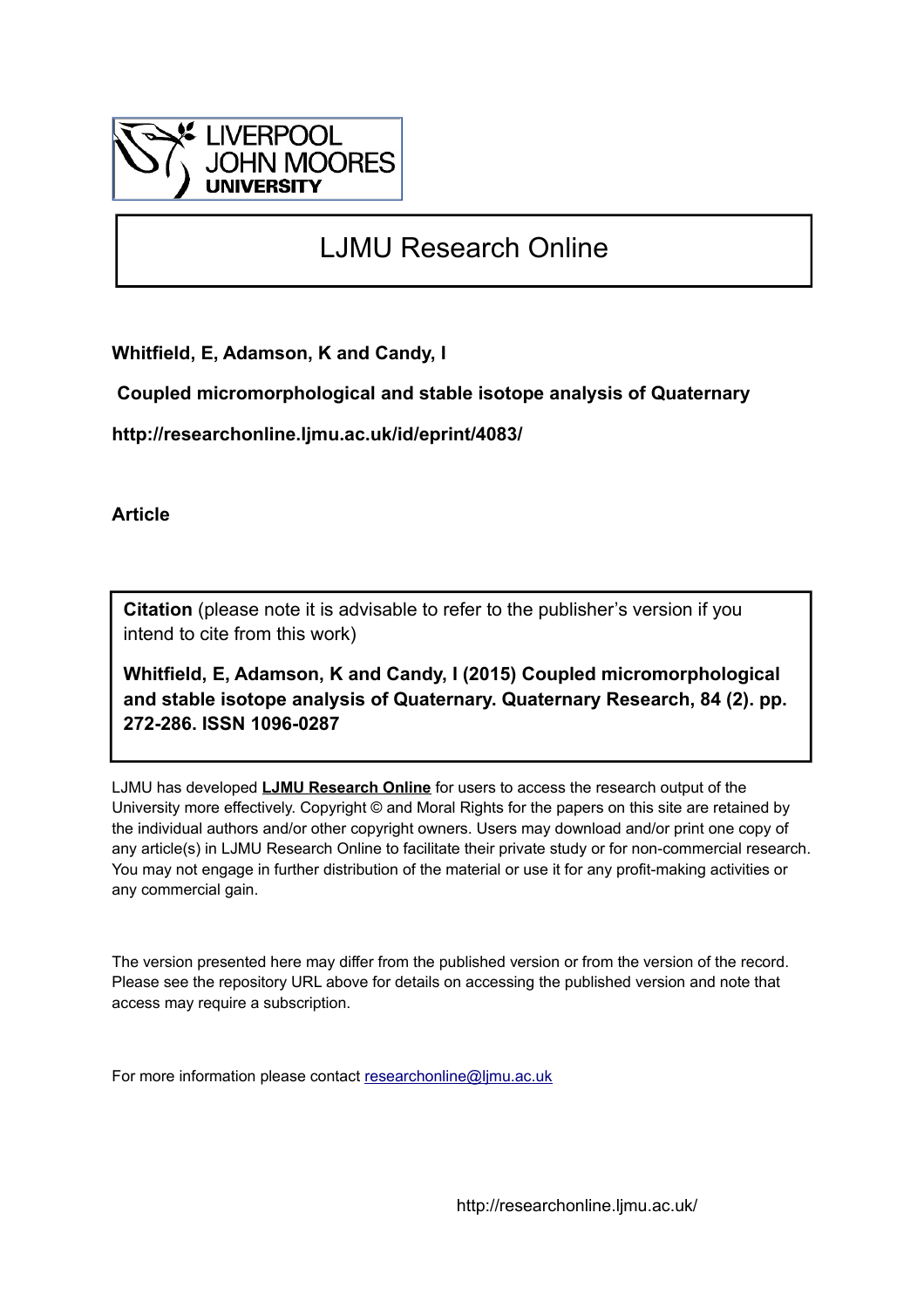- **Coupled micromorphological and stable isotope analysis of Quaternary calcrete development**
- 4 KATHRYN ADAMSON<sup>1</sup>, IAN CANDY<sup>2</sup> and LIZ WHITFIELD<sup>3</sup>
- <sup>1</sup> Geography and Environmental Management, School of Science and the Environment, Manchester
- Metropolitan University, Manchester, M1 5GD
- (E-mail: k.adamson@mmu.ac.uk)
- Department of Geography, Royal Holloway, University of London, Egham, Surrey, TW20 0EX
- <sup>3</sup> School of Natural Sciences and Psychology, Liverpool John Moores University, Liverpool, L3 3AF
- 

## **ABSTRACT**

 Pedogenic calcretes are widespread in arid and semi-arid regions. Using calcrete profiles from four river terraces of the Rio Alias in southeast Spain, this study explores the potential of using detailed micromorphological and stable isotopic analysis to more fully understand the impacts of Quaternary environmental change on calcrete development. The four profiles increase in carbonate complexity with progressive age, reflecting calcretisation over multiple glacial-interglacial cycles since MIS 9 (c. 300 ka). Calcrete profiles contain a mixture of Alpha (non-biogenic) and Beta (biogenic) 20 microfabrics. Alpha fabrics have higher  $\delta^{13}$ C and  $\delta^{18}$ O values. The profiles contain a range of crystal 21 textures, but there is little difference between the  $\delta^{13}$ C and  $\delta^{18}$ O values of spar, microspar, and micrite 22 cements. Strong positive covariance between  $\delta^{13}C$  and  $\delta^{18}O$  suggests that both isotopes are responding to the same environmental parameter, which is inferred to be relative aridity. The study reveals that the detailed co-analysis of calcrete micromorphology and stable isotope signatures can allow patterns of calcrete formation to be placed into a wider palaeoclimatic context. This demonstrates the potential 26 of this technique to more reliably constrain the palaeoenvironmental significance of secondary carbonates in dryland settings where other proxy records may be poorly preserved. **Keywords:** pedogenic calcrete; micromorphology; stable isotopes; palaeoenvironments; Mediterranean 

- 
- **INTRODUCTION**
-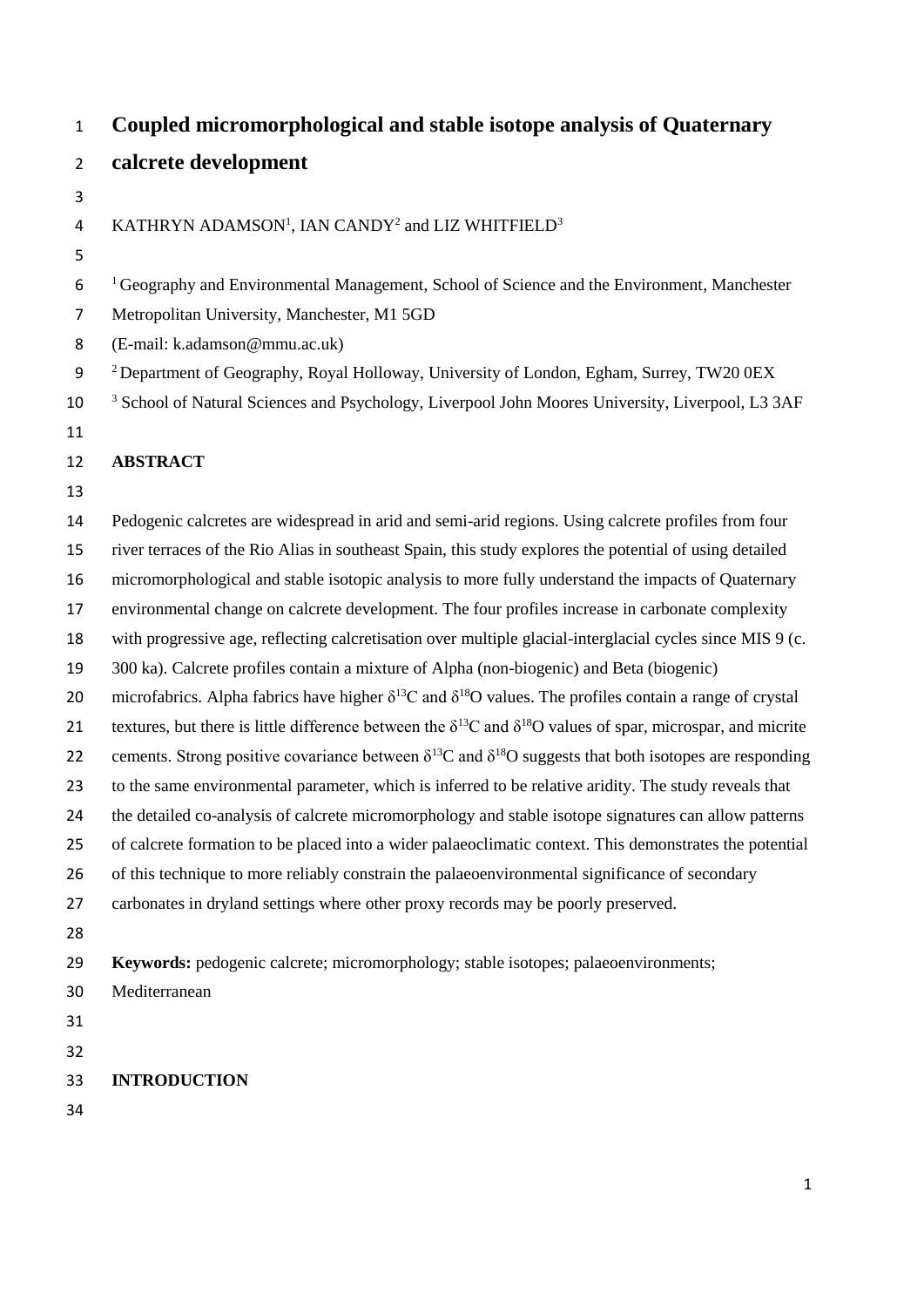Pedogenic carbonates (calcretes) have been widely used as proxy records of Quaternary

environmental change within semi-arid and arid regions such as the Mediterranean (Alonso-Zarza,

2003; Candy and Black, 2009; Candy et al., 2012). Calcretes form at a land surface due to the

38 dissolution and reprecipitation of calcium carbonate  $(CaCO<sub>3</sub>)$  within a soil profile (Wright and

Tucker, 1991). Calcrete formation is governed by a range of environmental factors, including:

carbonate supply, water availability, evaporation, vegetation dynamics, and landscape stability

(Wright and Tucker, 1991; Rossinky and Swart, 1993; Jiménez-Espinosa and Jiménez-Millán, 2003;

- Wright, 2007; Candy and Black, 2009). Because many of these factors are controlled by prevailing
- climate conditions, climate change, over long or short timescales, can produce complex calcrete

macromorphologies (see Gile et al., 1965; 1966; Netterberg, 1969; Goudie, 1983; Machette, 1985;

Alonso-Zarza, 2003; Candy and Black, 2009). This complexity is also expressed in the

micromorphology, where different calcrete microfabrics record different mechanisms of carbonate

precipitation, which may in turn reflect changing environmental conditions (e.g. Calvet and Julià,

1983; Wright and Tucker, 1991; Bain and Foos, 1993; Alonso-Zarza et al., 1998; Andrews et al.,

1998; Robinson et al., 2002; Alonso-Zarza and Arenas, 2004).

Aside from carbonate morphology, the stable isotopic composition of Quaternary calcretes can

provide valuable records of palaeoenvironmental change. Oxygen and carbon isotopic signatures are

indicative of the temperature, aridity, or vegetation conditions that existed during calcrete formation

(Cerling, 1984; Cerling and Quade, 1993; Andrews et al., 1998; Candy et al., 2006; 2011; 2012).

Many studies have investigated Quaternary calcrete morphology (e.g. Calvet and Julià, 1983; Wright

and Tucker, 1991; Bain and Foos, 1993; Alonso-Zarza et al., 1998; Andrews et al., 1998; Deutz et al.,

2001; 2002; Robinson et al., 2002; Alonso-Zarza and Arenas, 2004; Brasier et al., 2010), and others

have used carbonate isotopic signatures as a record of palaeoenvironmental change (i.e. Andrews et

al., 1998; Candy et al., 2006; 2012), but few have applied both analyses simultaneously. Combining

60 these techniques is important as  $\delta^{13}$ C and  $\delta^{18}$ O values provide an environmental proxy that can allow

changing carbonate processes to be placed into a climatic framework. Such co-analysis will allow us

to establish more reliably whether changes in calcrete morphology and micromorphology directly

- reflect oscillations in environmental conditions.
- 

In this paper, we present a combined morphological, micromorphological, and stable isotopic analysis

of pedogenic calcrete profiles from the Quaternary river terrace surfaces of the Rio Alias in southeast

Spain (Maher et al., 2007; Maher and Harvey, 2008). We test the potential of using these analyses to

more fully understand the impacts of Quaternary environmental change on calcrete formation. The

- study region was chosen for two reasons. Firstly, the calcrete profiles display a range of
- morphological maturity. Secondly, the age of the calcretes can be constrained through correlation with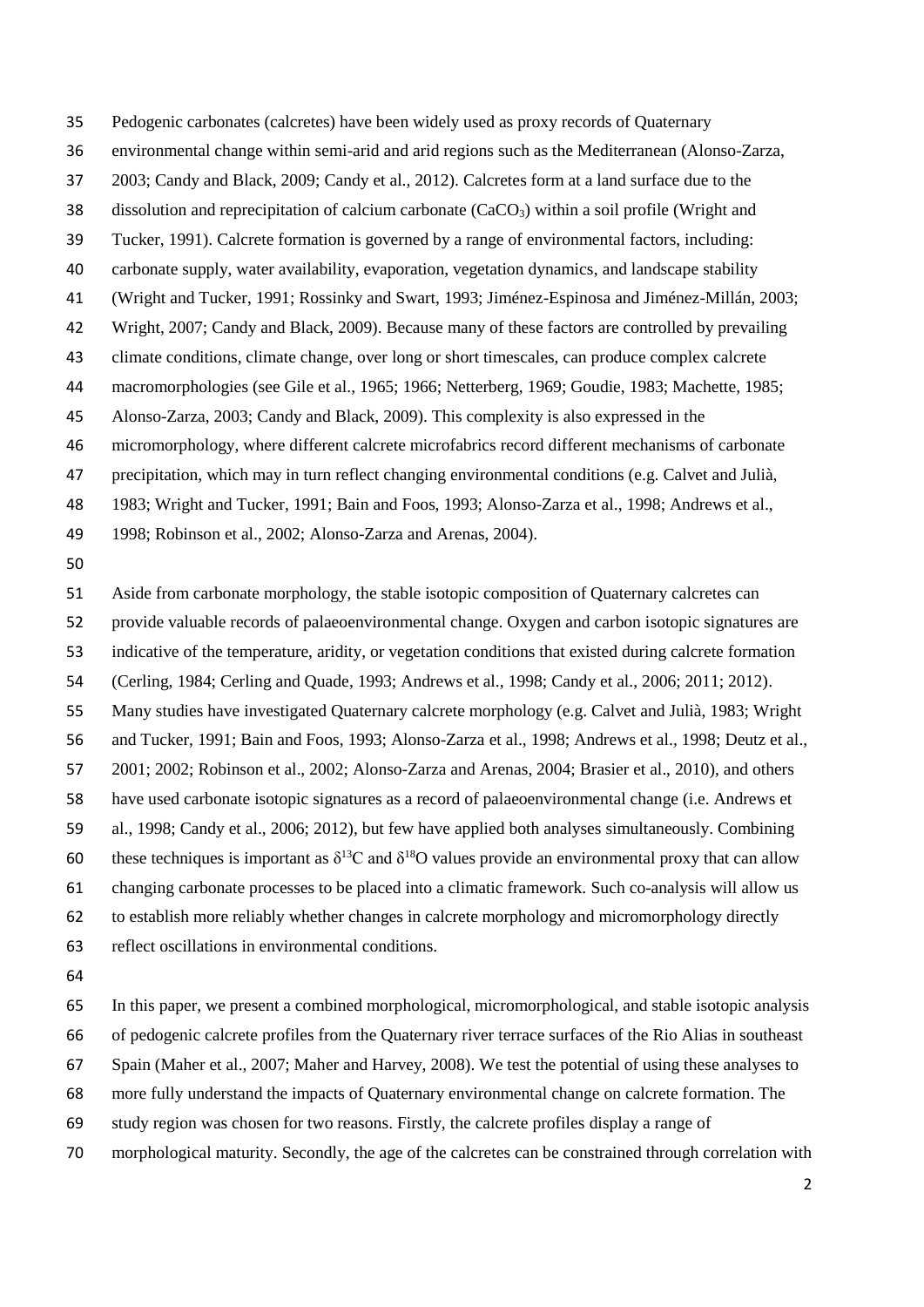- the U-series ages of corresponding calcretes in the neighbouring Sorbas Basin, building on the work
- of previous studies in this region (Candy et al., 2004a and b; 2005; Maher and Harvey, 2008; Candy
- and Black, 2009). Our coupled analysis means that individual isotope samples can be directly and
- systematically linked to different morphological types, allowing the relationship between calcrete
- microfabric and climate conditions to be tested. This study shows that the complexity of calcrete
- morphology/micromorphology increases with age, and the older and more complex calcrete profiles
- 77 also show a greater range of carbon ( $\delta^{13}C_{\text{carb}}$ ) and oxygen ( $\delta^{18}O_{\text{carb}}$ ) isotope values. This implies that
- they have developed under a wider range of climatic conditions than the younger profiles. The oxygen
- and carbon isotopic data show a strong degree of co-variance, suggesting that evaporation, and
- therefore environmental aridity, is a major control on calcrete isotopic composition (see Candy et al.,
- 2012). The paper concludes by discussing the significance of these findings for understanding the role
- 82 of climate on calcrete formation and for the use of calcrete morphology/micromorphology as a
- palaeoenvironmental proxy.
- 
- 

#### **BACKGROUND**

 Following the classic calcrete morphological framework outlined by Netterberg (1969) and Machette (1985), pedogenic calcrete profiles develop in a continuum from: discrete carbonate nodules (Stage I development) to coalesced, indurated hardpan horizons, often characterised by overprinting, brecciation, and re-cementation (Stage VI). It is the complex Stage VI calcretes that typically exhibit evidence for environmental change. As carbonate development is related to climatic regime, moisture availability, timescale of development, and landsurface stability, the cyclical patterns of Quaternary environmental change are likely to form complex calcrete profiles (see Candy and Black, 2009). This is not to overlook, however, the impact that taphonomic factors such as diagenesis (Wright and Tucker, 1991) and neomorphism (Flügel, 2004) may have on calcrete form.

 Calcrete microstructures also reflect the environmental conditions that have influenced calcrete development. Microfabrics record variations in climatic and vegetation conditions, duration of carbonate formation, and characteristics of the host sediment (Alonso-Zarza and Arenas, 2004). Two microfabric end members (Alpha and Beta fabrics) have been identified, although profiles typically contain a combination of the two (Wright and Tucker, 1991). Alpha microfabrics (the K fabrics of Gile et al., 1965; 1966) are associated with carbonate precipitation by physical (typically evaporative) processes under arid environmental regimes (Watts, 1978; Wright and Tucker, 1991). Alpha fabric microstructures include: bladed calcite coronas, voids, fractures and cracks, floating and etched

grains, exploded grains, and crystallaria (Braithwaite, 1983; Wright, 1990; Wright and Tucker, 1991).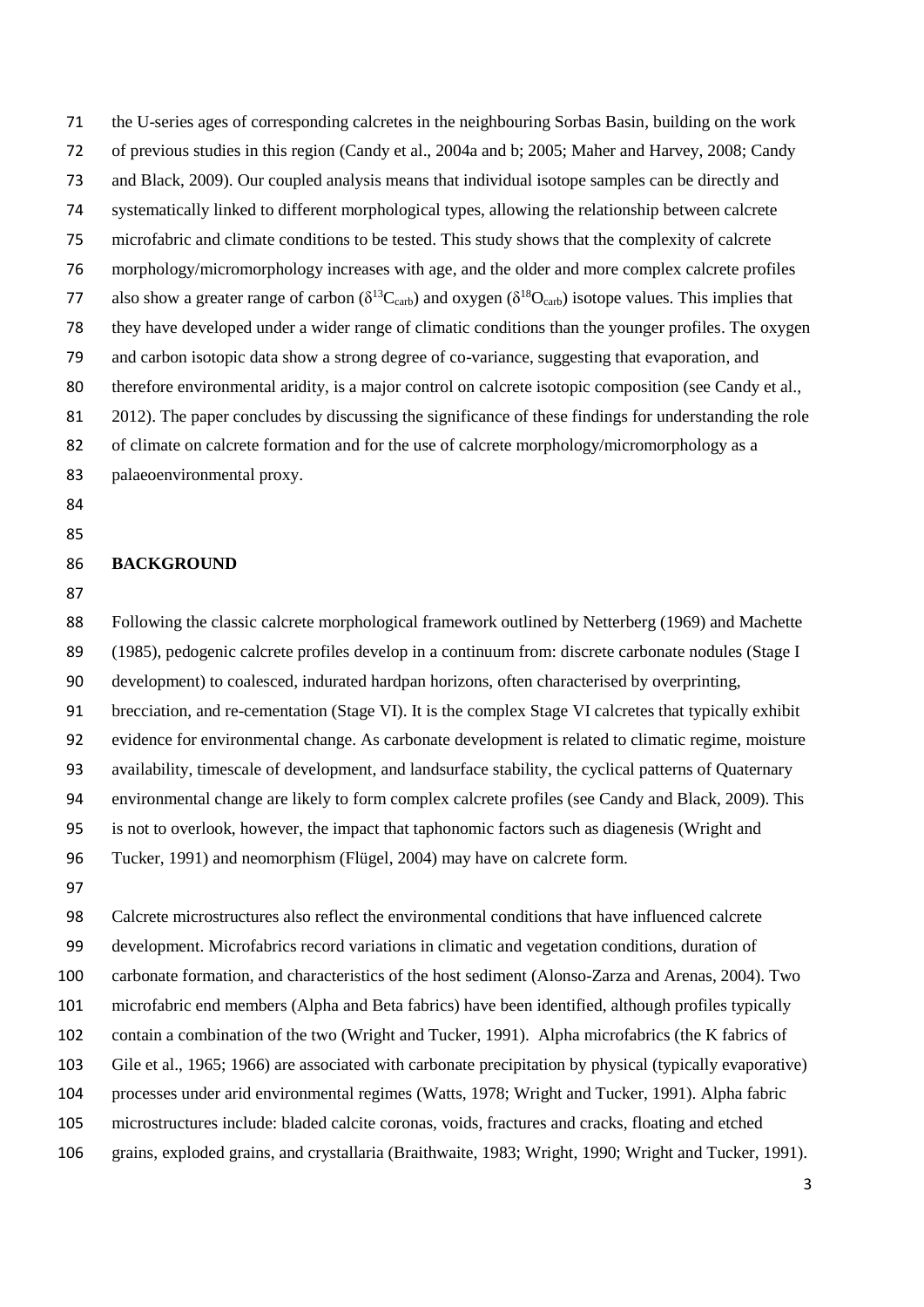Beta microfabrics develop through biogenic carbonate precipitation associated with macro- and microorganisms (Wright, 2007). Microstructures include: rhizocretions, pedotubules, calcified root hairs, laminated crusts, peloids, pelleted micrite, microcodium, needle fibre calcite, bioclasts and coated grains (Calvet and Julià, 1983; Bain and Foos, 1993; Alonso-Zarza et al., 1998; Andrews et al., 1998; Robinson et al., 2002). These fabrics are indicative of root activity and microbial processes within the overlying soil horizons and are linked to wetter climate conditions than Alpha fabrics. Vegetation expansion during temperate phases of the Quaternary, for example, would have led to an increase in the biogenic precipitation of secondary carbonates (Martín-Algarra et al., 2003). Calcite cements, in both Alpha and Beta environments, range in crystal size from micrite (smallest), to microspar, and spar (largest). Different crystal sizes are not necessarily diagnostic of different climatic regimes, and crystal size should be analysed alongside microfabric characteristics to ensure reliable palaeoenvironmental interpretations (Calvet and Julià, 1983; Drees and Wilding, 1987; Bain and

Foos, 1993; Alonso-Zarza et al., 1998; Andrews et al., 1998; Robinson et al., 2002; Nash and

- McLaren, 2003).
- 

 The relationship between carbonate formation and palaeoenvironmental change can also be investigated through the analysis of calcrete oxygen and carbon isotopic composition (Cerling and Quade, 1993; Alam et al., 1997; Achyuthan et al., 2007; Quade and Cerling, 2007). A range of 125 environmental factors can control the  $\delta^{18}O$  and  $\delta^{13}C$  values of calcretes, making the isotopic signature potentially difficult to interpret. Candy et al. (2012) have argued, however, that, in regions where there is a strong co-variance in the  $\delta^{18}$ O and  $\delta^{13}$ C values of calcretes it is likely that aridity is the primary environmental factor. This is suggested because progressive evaporation of soil moisture 129 leads to the preferential removal of the "lighter"  $H_2$ <sup>16</sup>O, resulting in relatively higher <sup>18</sup>O values in the remaining soil moisture, and consequently, in the resulting carbonate (Dever et al., 1987; Quade et al., 1989; Ufnar et al., 2008). Equally, the gradual reduction in the volume of water results in the 132 degassing of <sup>12</sup>CO<sub>2</sub> and leads to a relatively higher  $\delta^{13}$ C value of dissolved inorganic carbon (DIC) in the soil moisture (Ufnar et al., 2008). This effect may be enhanced by lower biological productivity 134 during more arid conditions resulting in a greater contribution of atmospheric  $CO<sub>2</sub>$  to the soil zone, 135 which typically has a higher  $\delta^{13}$ C value than soil CO<sub>2</sub> (Candy et al., 2012). 

137 In regions such as the Mediterranean, increasing aridity should result in an increase in the  $\delta^{18}O$  and

138  $\delta^{13}$ C values of calcretes, whilst a reduction in aridity should result in a decrease in the  $\delta^{18}$ O and  $\delta^{13}$ C

values of calcretes. It is likely that, in such regions, although temperature may have a minor effect on

140 calcrete  $\delta^{18}$ O values, this is minimal compared to the effect of evaporation. Furthermore, although

- 141 there is a significant body of literature on the role of plants using the  $C_3$  and  $C_4$  photosynthetic
- 142 pathways in controlling the  $\delta^{13}$ C values of soil carbonate (Cerling et al., 1989; 1993; Talma and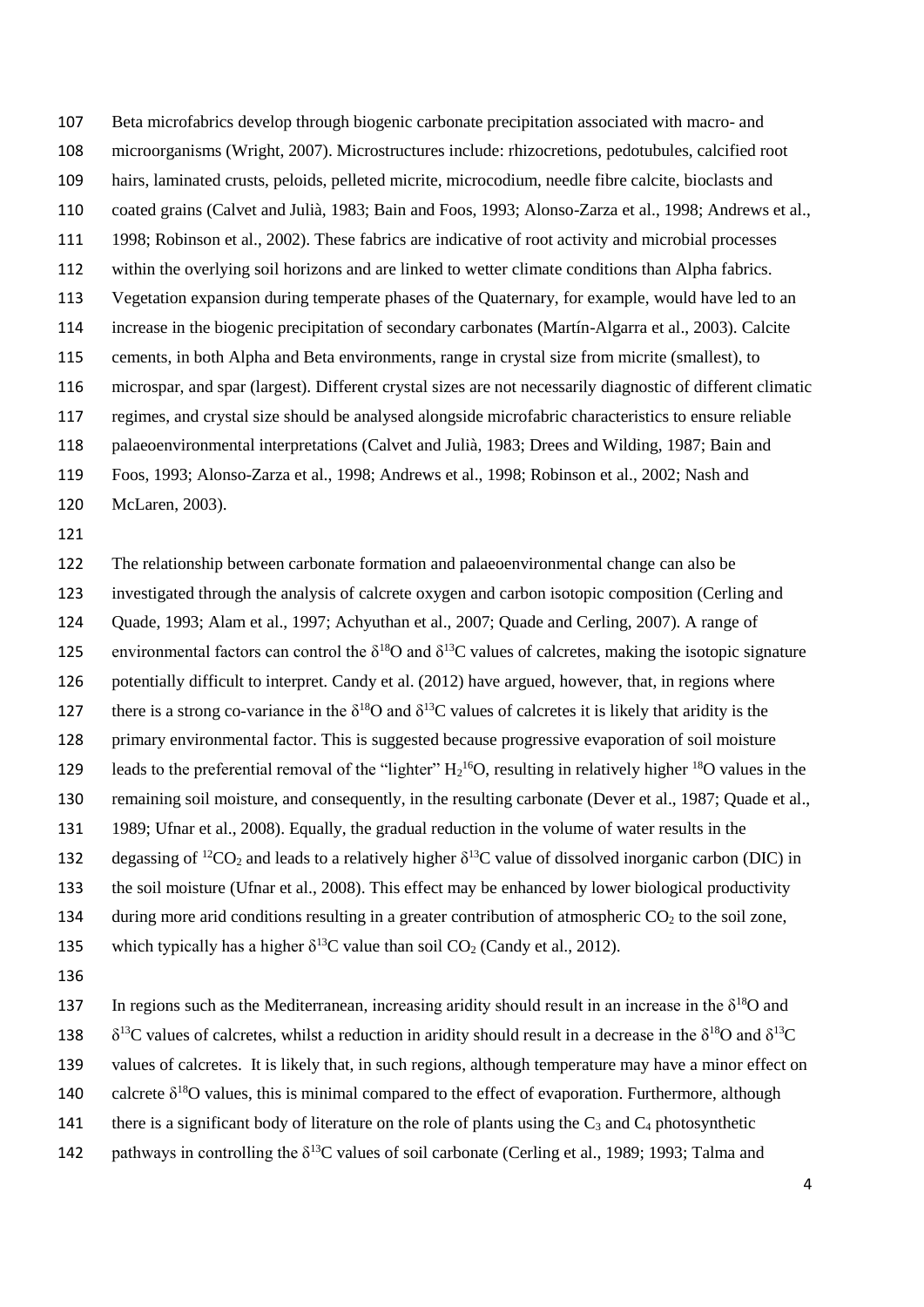- Netterberg, 1983; Beidenbender et al., 2004; Schmidt et al., 2006) there is little evidence for a 144 significant role of C<sub>4</sub> vegetation in the western Mediterranean during the Quaternary (Goodfriend, 1999).
- 
- 

## **STUDY SITE**

 The Rio Alias drainage system lies within the Sorbas and Almeria Neogene sedimentary basins of the Betic Cordillera, southeast Spain (36°59'28", -1°58'22") (Fig. 1). High-grade metamorphic lithologies (e.g. amphibole mica schist, tourmaline gneiss, and graphite mica schists) dominate in the Sierra de los Filabres, and lower grade metamorphic lithologies (e.g. meta-carbonates and mica schists) are present in the Sierra Alhamilla and Cabrera (Maher et al., 2007). The Rio Alias drains from its headwaters in the Sorbas basin, south and eastwards across the Sierra Alhamilla/Cabrera (Maher et al., 2007). Six well-defined river terraces have been mapped in detail (Harvey and Wells, 1987; Maher et al., 2007; Fig. 1): Terrace A (50 m above the modern channel) is the highest, and oldest, terrace; Terrace B (c. 30 m); Terraces C1 and C2 (c. 15-20 m); Terrace D (c. 10 m), and Terrace E (c. 5 m). Terraces contain interbedded fluvial gravels (granules-pebbles) and sands, often capped by fine grained (coarse sand–silt) colluvium. Fluvial aggradational phases are associated with glacial/stadial events and quiescent or incisional periods are correlated to interglacial/interstadial phases (Maher et al., 2007). A major river capture at c.70 ka (Candy et al., 2005) diverted drainage from the Sorbas basin eastwards towards the Vera basin, beheading the Rio Alias through a 70% loss in drainage area (Maher et al., 2007). Consequently, terraces A – C and D – E (outlined by Harvey and Wells, 1987; Fig. 1) are attributable to pre- and post-capture development, respectively (Maher et al., 2007). 

 The A-C river terraces of the Rio Alias contain pedogenic calcrete profiles similar to those of the Sorbas basin (Candy et al., 2003). The D terrace contains only weak calcrete development. Carbonate profiles in this part of southeast Spain are morphologically complex (Harvey et al., 1995; Alonso-Zarza et al., 1998) and probably formed continuously throughout glacial and interglacial periods

- (Candy et al., 2004a and b; 2005). This contrasts with the generic model of episodic carbonate
- formation, in which carbonate formed chiefly during interglacial periods (Candy and Black, 2009).
- 'Simple' and 'complex' carbonate profiles are routinely observed in the Aguas/Alias drainage basins.
- Complex profiles can be further refined to Type 1 and 2 carbonates (Candy et al., 2003). Type 1
- profiles contain multiple carbonate horizons, separated by unconsolidated sediment, and are
- characterised by Alpha microfabrics. Type 2 profiles are composite, often overprinted, carbonates
- containing Alpha and Beta microfabrics.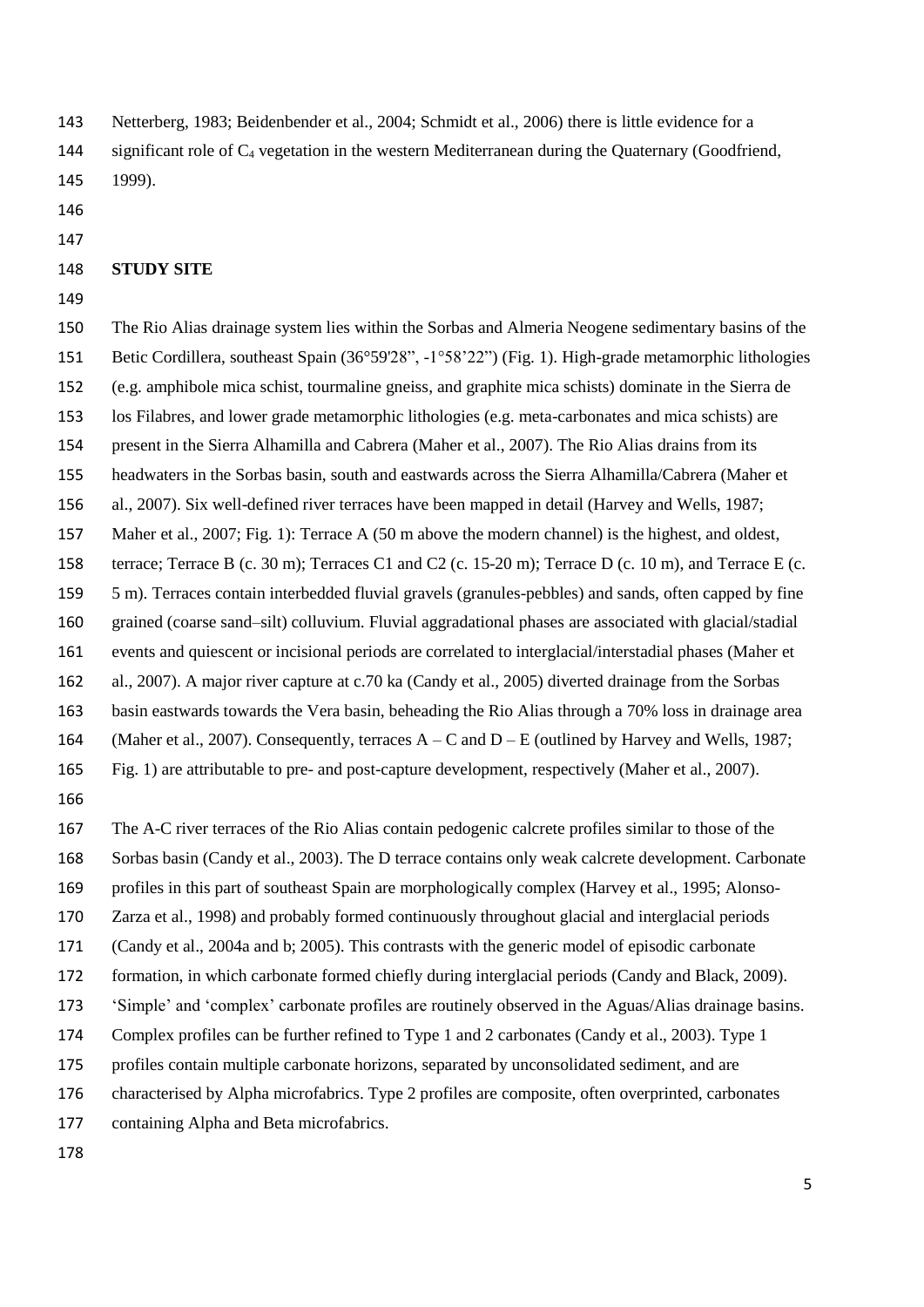- Although not directly dated, the Rio Alias terraces have been mapped as a continuous sequence from
- the Sorbas basin through the lower Feos valley (Maher et al., 2007). On the basis of detailed terrace
- sedimentology, mineralogy, pedogenic carbonate, and soil development analysis a clear correlation
- between the Sorbas and Alias systems has been established. These analyses are discussed in detail by
- Maher et al. (2007). Their correlation allows extrapolation of the Sorbas U-series chronology to the
- Alias terraces (Kelly et al., 2000; Candy et al., 2005) (Table 1). The U-series framework provides
- 185 minimum ages of calcrete development, and therefore terrace formation, of:  $304 \pm 26$  ka (Terrace A);
- 186  $207 \pm 11$  ka (Terrace B); 77.7  $\pm$  4.4 ka (Terrace C); 30  $\pm$  3.3 ka (Terrace D); and the Holocene
- (Terrace E). Terrace C1 of the Alias sequence is stratigraphically correlated with Terrace C of the Rio
- Aguas (Maher et al., 2007; Maher and Harvey, 2008; Candy et al., 2005) and predates Terrace C2.
- The C2 terrace is a localised phase of development, and there is no direct equivalent in the Sorbas
- basin. Terrace D is preserved throughout the Rio Alias reaches and correlates with terrace D of the
- Rio Aguas (Maher and Harvey, 2008; Candy et al., 2005). The U-series ages indicate that the oldest
- calcrete profile in the Rio Alias may have developed during the period spanning MIS 9-1. This means
- that the Rio Alias calcretes have been exposed to multiple glacial/interglacial cycles (Table 1):
- Terrace A, 3 cycles; Terrace B, 2 cycles; Terraces C1/C2, 1 cycle; Terrace D has formed during the
- transition from MIS 4-2 to 1; and Terrace E during the Holocene.
- 

 The well-developed carbonate profiles of the Rio Aguas terraces have been the focus of a number of studies (e.g. Harvey et al., 1995; Kelly et al., 2000; Candy et al., 2003; Candy et al., 2005), but those associated with the Rio Alias terraces have not yet been analysed in detail. Calcrete profiles from terraces A, B, C1 and C2 are widespread, and these form the focus of this investigation. In the youngest terraces, D and E, calcrete profiles are weakly developed or absent, making them unsuitable for analysis in this study. Four calcrete profiles were selected for analysis (Fig. 1). Terraces A (37°01'24", -2°04'42") and B (37°01'05", -2°04'17") are located on the Rio Alias upstream of the Rambla de los Feos junction and the C1 (36°59'49", -1°58'35") and C2 (36°59'48"', -1°58'29") terraces are situated downstream of the capture site where the Rio Alias crosses the Carboneras Fault Zone. This sequence provides an important opportunity to investigate the influence of Quaternary climate change on calcrete development over multiple glacial-interglacial cycles. 

## **METHODS**

- This study investigates calcrete development at three spatial scales using carbonate
- macromorphology, micromorphology, and stable isotopic composition. This co-analysis ensured that
- 214 the isotopic dataset could be securely tied to the macro- and micromorphological analyses.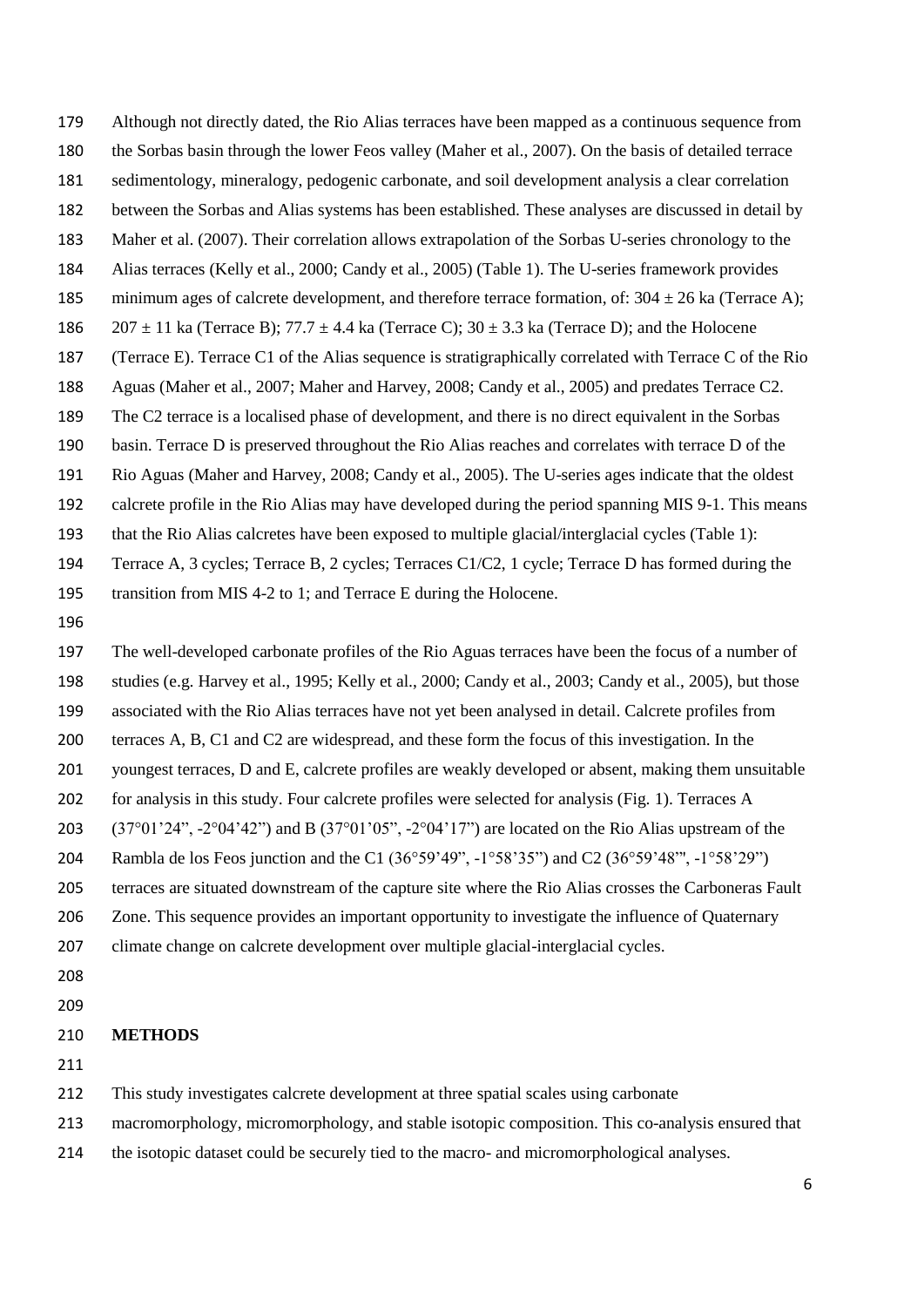#### *Calcrete macromorphology*

 Sediments were exposed in road cuttings and stream cut sections. Profiles from each terrace were logged using standard sedimentological field descriptions. Units were defined on the basis of calcrete morphology using the six-stage calcrete macromorphological classification outlined by Netterberg (1969) and Machette (1985). This framework follows a progression from the unconsolidated host sediment (Stage I) to indurated hardpan and laminar calcrete horizons (Stage VI). Where carbonate formation was absent, standard sedimentological field logging techniques were used to define the sediment matrix. Calcrete samples were extracted from each carbonate unit using a geological hammer. This ensured that the entire stratigraphic progression of calcrete development within each of the four terrace profiles was captured. A total of 39 samples were collected and prepared for thin section and stable isotope analysis.

#### *Calcrete micromorphology*

 The 39 calcrete samples were divided into two: one half was impregnated with resin and prepared for thin section analysis; the second half was retained for stable isotope analysis. This ensured that calcretes prepared for isotope analysis were not contaminated by the isotopic signature of the resin. Thin section slides were analysed using a petrographic microscope. Micromorphological features (e.g. groundmass and fabrics) were quantified following the examples outlined by Alonso et al. (2004) and Wright (2007), among others. Groundmass statistics were generated by visual estimates of the percentage areal cover of cement type (micrite, microspar, and spar) and grain content following the methodology of Kemp (1985).

## *Stable isotope geochemistry*

 From the microfacies identified using thin section analysis, a total of 77 samples were analysed for 240 stable carbon ( $\delta^{13}C$ ) and oxygen ( $\delta^{18}O$ ) composition. These reflect the range of cement types and micromorphological features observed within the samples. Isotope samples were extracted from the 242 non-impregnated calcretes using a 500  $\mu$ m diamond-tipped drill. Approximately 1  $\mu$ g calcite was analysed simultaneously for stable carbon and oxygen using an IsoPrime mass spectrometer using standard techniques. A 3-standard calibration procedure was employed using one internal (RHBNC) and two external (NBS-19 and LSVEC) standards. All values are reported relative to the Vienna Pee 246 Dee Belemnite (V-PDB) scale. The external precision  $(1\sigma)$  on multiple analyses of the carbonate 247 standards during the sample analysis period was  $\pm 0.05\%$  for  $\delta^{13}$ C and  $\pm 0.10\%$  for  $\delta^{18}$ O. The analysed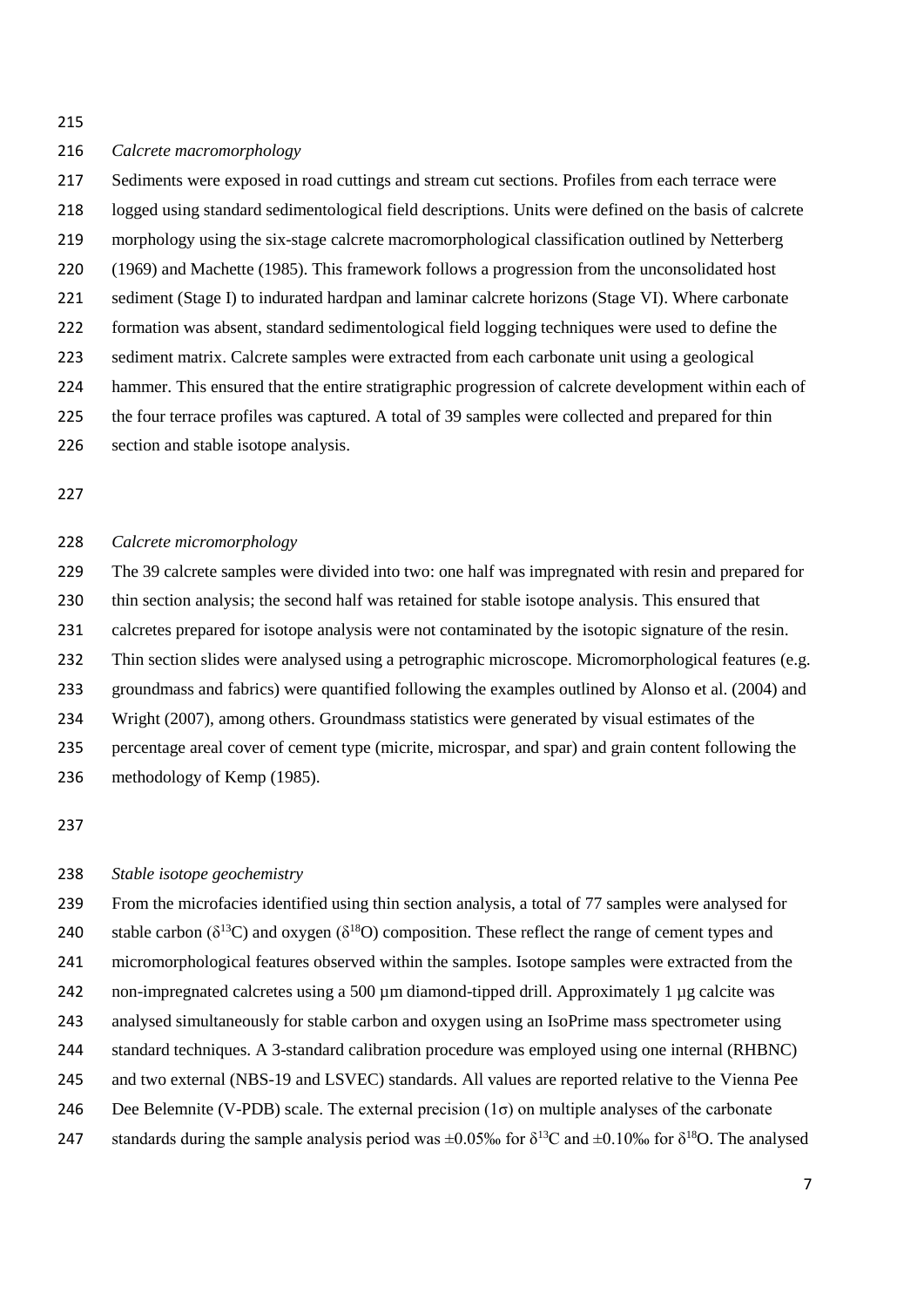248 samples yielded mean precision (1σ) of  $\pm 0.02\%$  and  $\pm 0.06\%$  for δ<sup>13</sup>C and δ<sup>18</sup>O, respectively, compliant with internationally accepted standards.

#### **RESULTS**

## *Calcrete macromorphology*

 The Rio Alias calcrete profiles follow the morphological framework of Machette (1985), and progress with terrace age from discrete nodules (glaebules) in the youngest terraces, to complex hardpan/laminar horizons and boulder calcretes (Stages I to VI) in the oldest terraces. Multiple carbonate accumulation phases are evident within each terrace profile, indicative of 'complex' carbonate development (Fig. 2). The C2 terrace contains small (c.1 cm diameter) calcrete glaebules set within fine-grained, matrix supported, colluvium (silty-sand). Three units (C i, ii, and iii) are identified, each of increasing carbonate complexity from Carbonate Stages I and II of Machette

(1985). Terrace C1 contains five sedimentological/carbonate morphological units that progress from

Stage II to V of the Machette (1985) carbonate development index. The stage V carbonate is

- represented by an incipient laminar carbonate horizon at the terrace surface.
- 

Terrace B contains more complex calcretes than the lower terraces and comprises seven units. Units B

i and B iii are identified as weathered, red palaeosols (5YR 4/6). There is limited evidence of

translocated material from their previously associated A horizons, which is indicative of *in-situ* 

- weathering of mica schist and consequent development of Bw horizons. These palaeosols are
- separated by calcrete horizons containing dissolution features (B ii), which suggest overprinting of
- 271 multiple calcrete formation phases. The profile is capped by a succession of Stage IV/V hardpan
- accumulations (Fig. 2).
- 

 Three profiles were recorded at Terrace A to reflect the lateral variation in carbonate development at this exposure (Fig. 5). All profiles contain a progression from Stage II to Stage VI carbonates. The upper horizons, which contain a series of thick, laterally discontinuous, laminar calcretes, display extensive brecciation and recementation features. These are indicative of Stage VI (boulder) calcretes, which have been overprinted during successive calcretisation phases. The sequence is discontinuously overlain by an unbrecciated Stage V hardpan and laminar crust.

## *Calcrete micromorphology*

The increasing calcrete maturity from terrace C2 to A is also reflected in the micromorphological

complexity (Figs. 3-6). Terraces A and B contain evidence for multiple carbonate precipitation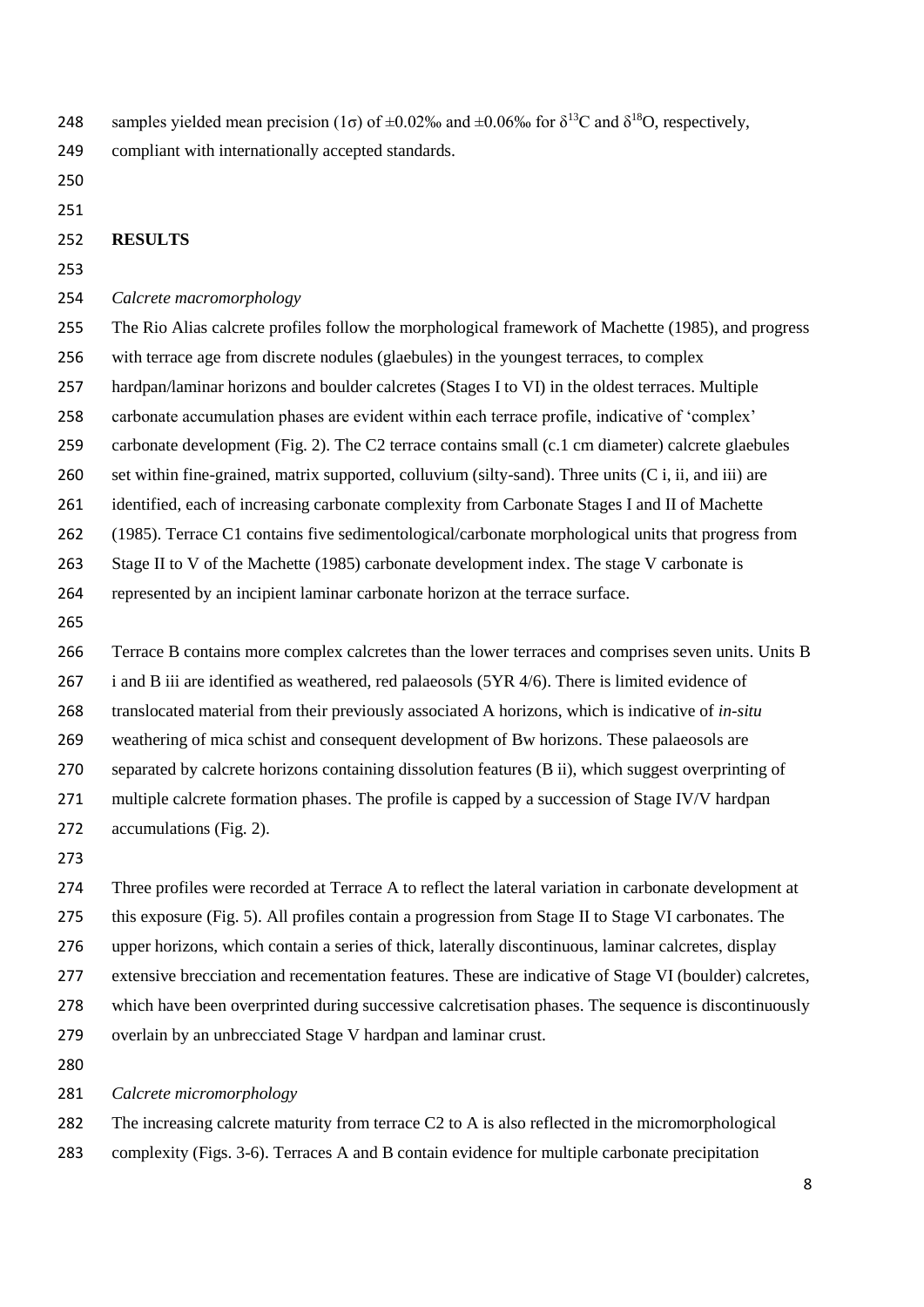- phases. There is a decrease in grain:cement ratio with increasing carbonate age. Terraces C2 and C1
- contain c. 50 % detrital grain content, whilst Terraces B and A contain <30 % and <20 %,
- respectively. Alpha fabrics are closely associated with the microsparitic groundmass of nodular
- calcretes, while Beta fabrics are most abundant within the micritic cements of hardpan horizons.
- Terrace C2 contains uniform micromorphological profiles, with both micritic and microsparitic 290 cements (Fig. 3). Etched grains are abundant within all microfacies (frequently n $\geq$ 50), as well as numerous desiccation fractures and crystallaria. 'Exploded' grain structures, which are considered indicative of the physical expansion of the grain-matrix, and etched grains (e.g. Figure 6B) are also present. Small rhizocretions (<375 µm) are found throughout, but other biogenic evidence is limited, indicating a dominantly Alpha fabric environment. Terrace C1 contains heterogeneous microfabrics, with frequent to dominant microsparitic cements within the lower, nodular horizons. The upper hardpan units contain micritic/microsparitic cements with increasing evidence of Beta microstructures (peloids, alveolar septal structures, and pisoids). These are set within broadly Alpha-dominated microfacies (Fig. 3). Cutans are also common on some grains. Rhizocretions are often larger than 299 those present in Terrace C2 (up to  $1,000 \text{ µm}$ ) whilst voids and fractures are of similar dimensions. There is no significant evidence of cement overprinting or neomorphism.
- 

 Terrace B contains microsparitic cements within the lower, nodular, Alpha fabric horizons (Fig. 4). Thin sections taken across the glaebular-hardpan interface (Samples 25 and 26i) display a shift from Alpha- to Beta-dominated microfabrics at the terrace surface (cutans, pelleted micrite, pisoids, and alveolar septal structures, Fig. 6C) and an increase in microfabric complexity when compared to the underlying horizons.

308 Thin sections from Terrace A show a decrease in grain size (typically below 2,000  $\mu$ m), and a reduction in the abundance of etched grains, when compared to Terrace C1 and C2. The basal, nodular calcrete unit (Unit Ai) contains microsparitic cement with associated Alpha fabrics (notably bladed calcite coronas, voids, and fractures; Fig. 6A). As the glaebules coalesce, there is a clear transition from Alpha- to Beta-dominated microfacies (Fig. 5). The groundmass becomes increasingly

- well-cemented throughout the hardpan units, and there is an abundance of peloids, rhizocretions, and
- 314 large pisoids (frequently  $>2,250 \mu m$ ), as well as alveolar septal fabric (Fig. 6F) throughout. These
- features are associated with biogenic/root activity, and are also observed in Terrace B (Fig. 6C-F).
- The presence of Alpha microstructures within a predominantly Beta environment is considered

indicative of multiple calcretisation phases.

*Stable isotope geochemistry*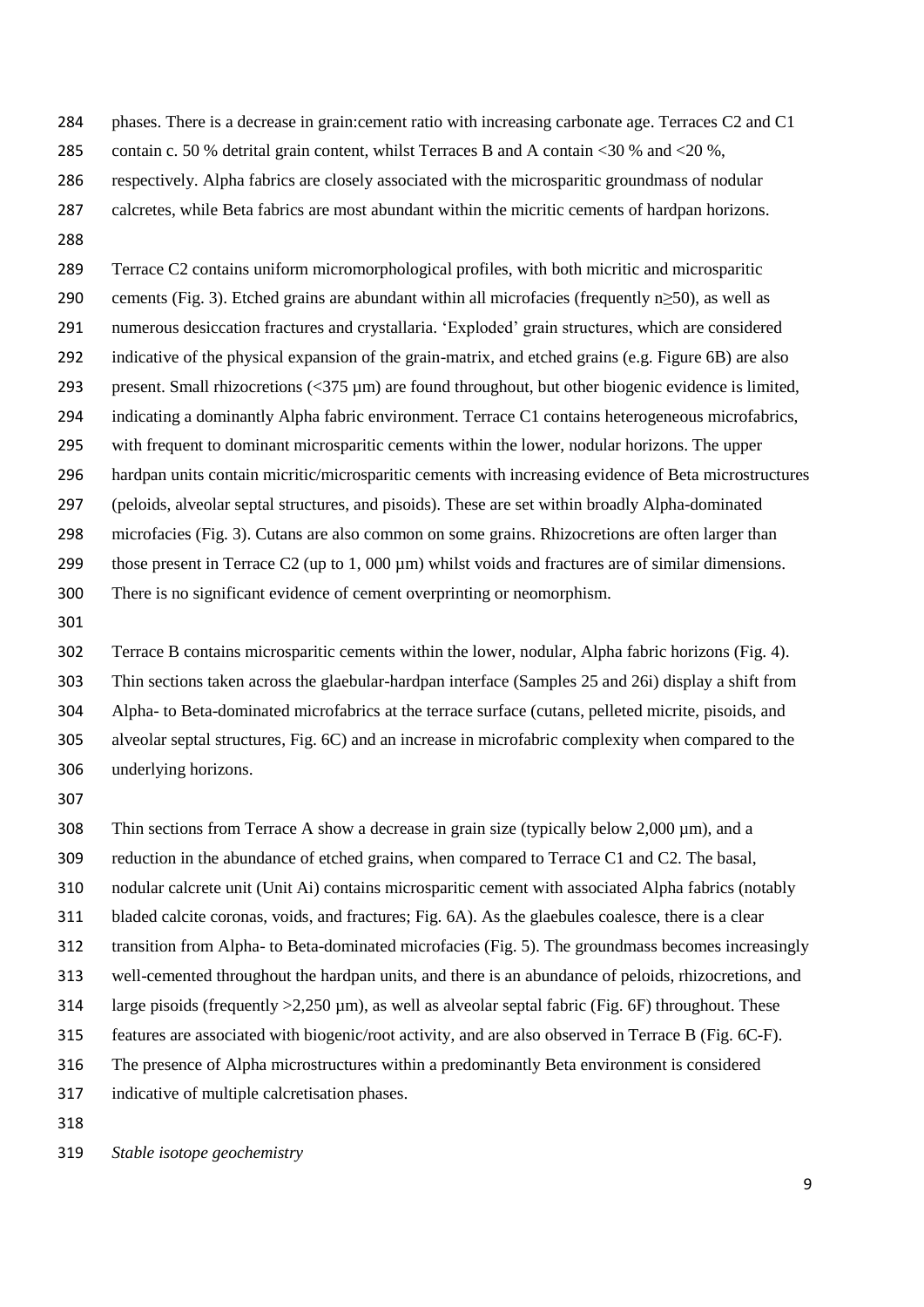- 320 The isotopic values indicate that the  $\delta^{13}C_{\text{carb}}$  values occupy a relatively narrow range (-8.28 to -5.30‰,
- range: 2.98‰) with limited variation both within and between calcrete profiles (Appendix A, Figures
- 322 3-5, 7, Appendix A). Calcite from terrace C2 becomes enriched in  $\delta^{13}$ C<sub>carb</sub> towards the terrace surface
- (range: 1.19‰), whilst Terrace C1 carbonates becomes progressively depleted (range: 1.68‰). These
- terraces do not occupy the same isotopic envelope. Terrace B, which is significantly older than C1,
- also occupies a narrow isotopic range (1.62‰) but demonstrates little isotopic variation with profile
- 326 height. Terrace A presents the largest  $\delta^{13}C_{\text{carb}}$  isotopic range observed within this study (2.89‰),
- spanning that of all other terraces (Figs. 3-5 and 7).
- 
- 
- 330 The  $\delta^{18}O_{\text{carb}}$  values have a larger range (-6.60 to -2.25‰, range: 4.35‰) than the  $\delta^{13}C_{\text{carb}}$  data. Each terrace unit possesses a distinct isotopic signature, and there is a progressive increase in the range of values with increasing calcrete age. Terrace C2 contains the most isotopically enriched values (-3.69 to -2.25‰, range: 1.44‰). Terrace C1 is significantly more depleted in the heavier isotope ( $\delta^{18}O$ ), and values remain comparatively consistent throughout the profile (-4.73 to -4.30‰, range: 0.43‰) despite the large  $\delta^{13}C_{\text{carb}}$  range (1.68‰). In contrast, Terrace B yields a broadly heterogeneous  $\delta^{18}O_{\text{carb}}$  isotopic composition (-5.89 to -4.08‰, range: 1.77‰), and becomes more isotopically depleted with 337 height. Terrace A has the largest  $\delta^{18}O_{\text{carb}}$  isotopic range (-6.60 to -2.87‰, range: 3.73‰). The  $\delta^{13}C_{\text{carb}}$ 338 and  $\delta^{18}O_{\text{carb}}$  biplots (Fig. 7) indicate that values from all terraces display a positive and strongly linear relationship, becoming, on average, increasingly strongly positive with decreasing age from Terrace A to C2. The isotopic signal of individual microtextures is displayed in Figure 7. Micritic and microsparitic cements have similar isotopic ranges (Fig. 7c). Alpha fabrics, however, are enriched in 342 both  $\delta^{18}O_{\text{carb}}$  and  $\delta^{13}C_{\text{carb}}$  compared to Beta microfabrics (Fig. 7d). This is shown through the 343 comparison of the calculated mean  $\delta^{13}C_{\text{carb}}$  (-6.54‰, -4.24‰) and  $\delta^{18}O_{\text{carb}}$  (-7.32‰, -5.41‰) values for Alpha and Beta microfabrics, respectively. Non-parametric Mann-Whitney U tests indicate that 345 the  $\delta^{13}$ C and  $\delta^{18}$ O of both Alpha and Beta fabrics are statistically distinct populations.
- 

## **DISCUSSION**

*Patterns of changing calcrete complexity*

- In the Rio Alias system, the complexity of calcrete morphology and variability in stable isotopes
- increase with terrace age. The A terrace surface contains evidence for multiple phases of hardpan and
- laminar calcrete development separated by periods of calcrete brecciation, i.e. a stage VI calcrete
- profile (Gile et al. 1965; 1966; Machette, 1985). The complexity is not simply a reflection of multiple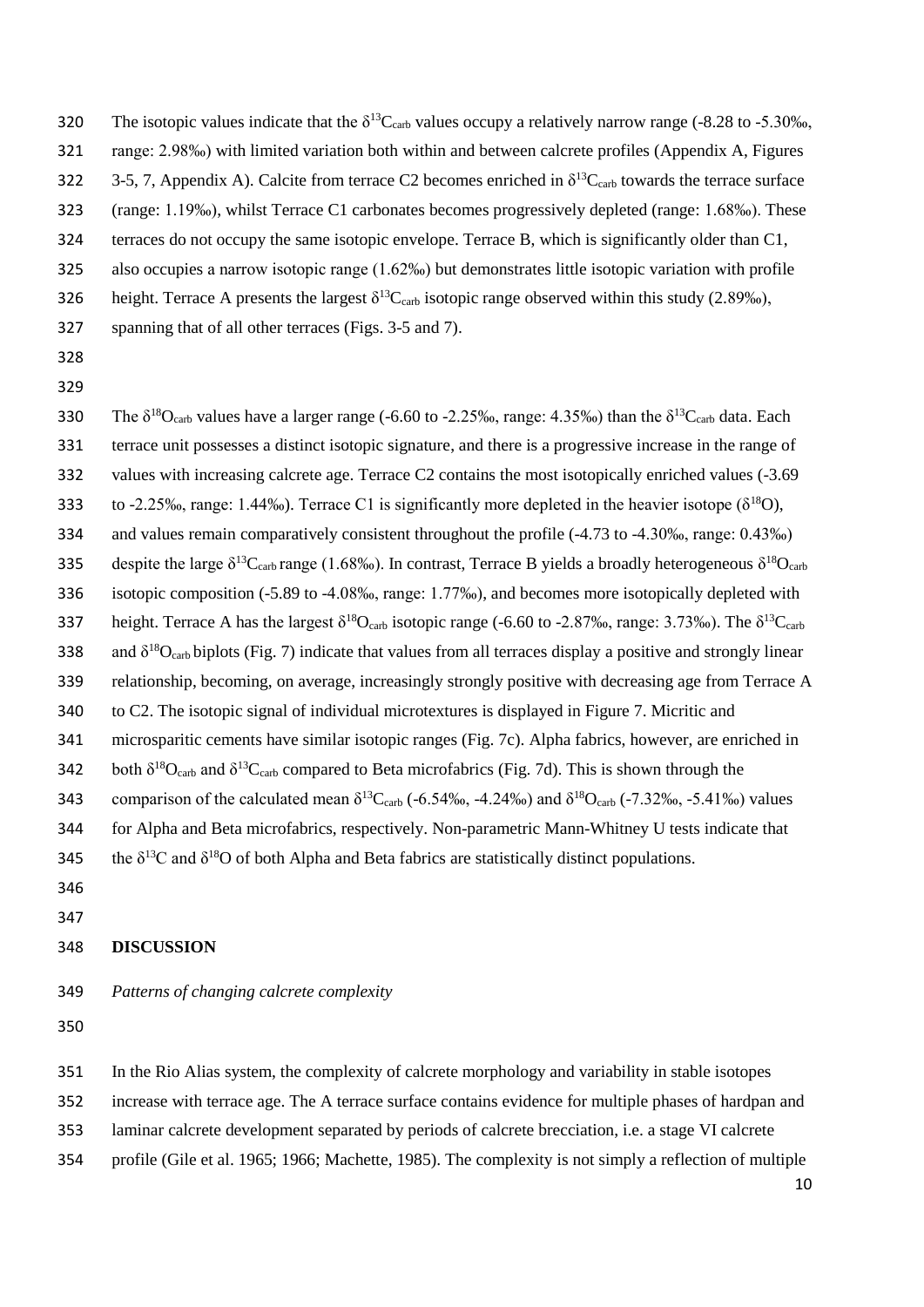phases of soil development occurring at the same land-surface but evidence for accumulation and erosion of the surface over time. This is indicated by the occurrence of multiple hardpans and laminar crusts at different levels, probably in association with episodes of erosion and deposition on the terrace surface (Candy and Black, 2009). It is likely that these erosional-depositional cycles reflect colluvial rather than alluvial processes because the river would have incised, and therefore ceased to impact, the A terrace during the formation of the calcrete profile (Candy et al., 2003). The B terrace calcrete profile is less complex than that of the A terrace, but it is still characteristic of a stage VI calcrete. This terrace contains two hardpan calcretes, each overlain by a laminar crust, superimposed on top of each other. The morphology of this calcrete profile suggests an initial phase of calcrete formation, generating a hardpan and laminar crust, followed by a phase of erosion and calcrete brecciation over which a second hardpan and laminar crust formed.

 The C1 and C2 terrace profiles are much more basic, particularly the C2 terrace which contains discrete, but locally coalescing nodules, i.e. a Stage I to II calcrete profile. The C1 terrace profile contains two discrete calcrete hardpans separated by a unit of unaltered sediments. This sequence is likely to be a product of: 1) a phase of calcrete genesis producing a lower hardpan horizon; 2) a phase of colluvial sedimentation that buries this horizon; and 3) a second phase of landscape stability during which the upper calcrete hardpan is formed. The C1 profile therefore reflects the complex interaction of landscape stability and instability that has been recorded elsewhere in this region in the form of Type I calcrete profiles (Candy et al., 2003; Maher and Harvey, 2008; Candy and Black, 2009). The difference in calcrete morphology between the C2 and C1 terraces supports the evidence presented by Maher et al. (2007) that these are discrete landforms, and that the C1 terrace is older than the C2 terrace.

- The A terrace calcrete profile displays the most complex macromorphology and the most diverse
- range of microfeatures. The combination of Alpha and Beta microfabrics, as well as micrite,
- microspar, and spar cements, suggests that these sediments were exposed to a wide variety of calcrete
- forming processes, possibly in response to major variations in environmental conditions. This
- 381 suggestion is indicated by the A terrace  $\delta^{13}$ C and  $\delta^{18}$ O values, which show the largest isotopic range
- of any of the four profiles. In comparison, the C1 and C2 terraces show a relatively restricted range of
- 383 microfeatures and  $\delta^{13}C/\delta^{18}O$  values. The C1 and C2 calcrete profiles are dominated by Alpha fabrics
- 384 with minimal evidence for biological activity. Both profiles show a narrow range of  $\delta^{18}O$  values (C1 =
- 385 0.20‰;  $C2 = 1.44\%$ , when compared to the older A and B profiles.
- We infer that the increasing isotopic and morphological complexity of the Rio Alias calcretes can be
- explained by; 1) their different ages, and 2) the implication of these different ages for the number of
- climatic cycles to which each profile has been exposed. The U-series ages for the A and B terrace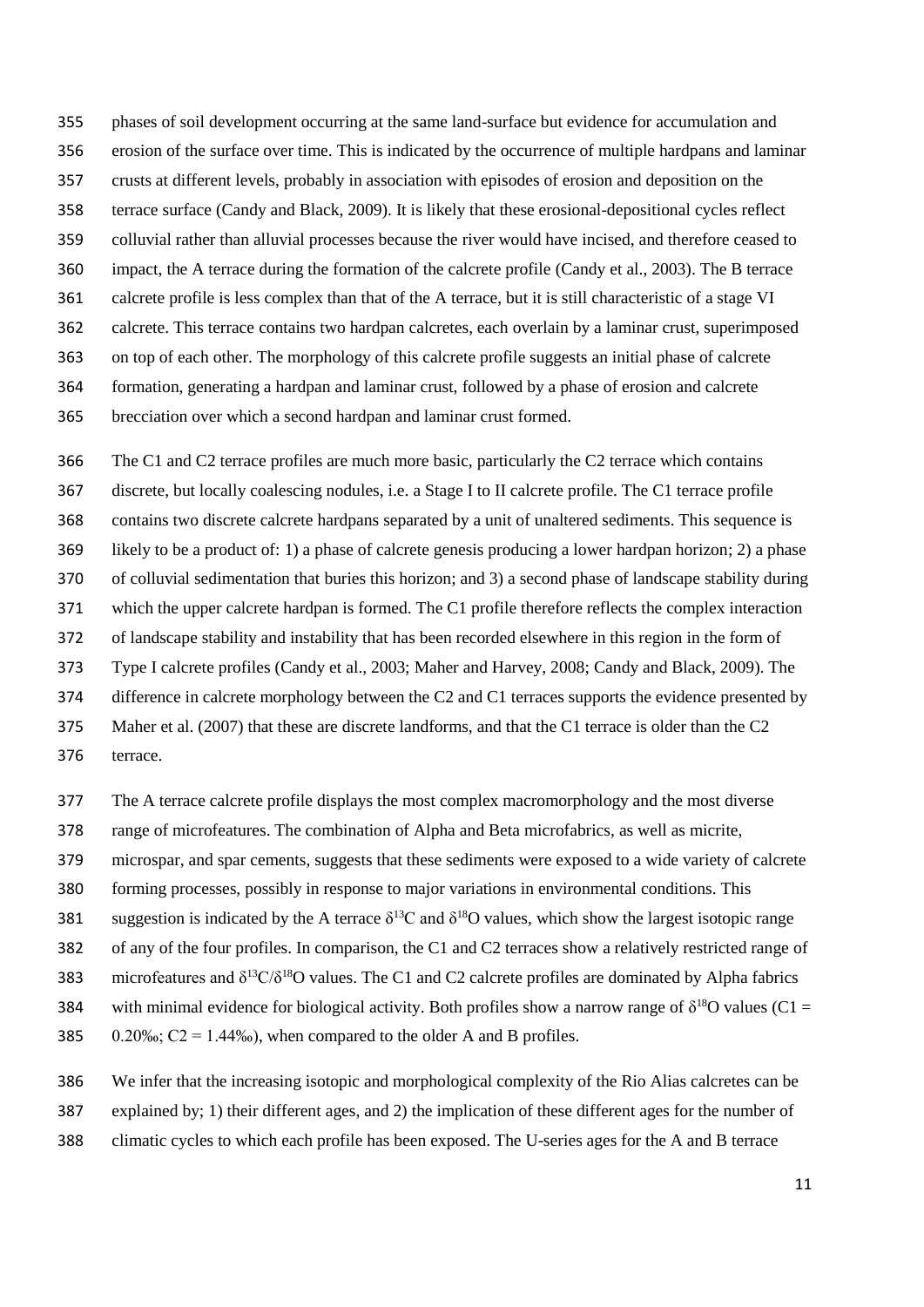surfaces in the Sorbas basin suggest that their counterparts in the Rio Alias basin began to form prior 390 to MIS 6, with the B terrace being at least as old as MIS 7 (207  $\pm$  11 ka) and the A terrace being at 391 least as old as MIS 9 (304  $\pm$  26 ka) (Candy et al., 2005). Both terrace surfaces have therefore been exposed to at least two full glacial/interglacial cycles and the associated changes in moisture availability, carbonate supply, biological activity, vegetation, and landscape stability; all of which would affect calcrete formation (Wright and Tucker, 1991; Candy and Black, 2009). The role of Quaternary glacial/interglacial cycles on calcrete development in the western Mediterranean has been discussed more fully by Candy and Black (2009). The age of the C terrace carbonates in the Sorbas 397 basin (77.7  $\pm$  4.4 ka) implies that the C1 and C2 terrace calcretes of the Rio Alias formed during, or since, MIS 5a (Candy et al., 2005). This means that they have developed primarily under "glacial" climates with only the last 11,500 years of their history being "interglacial". This has resulted in calcretes forming under much less variable environmental conditions, which explains the smaller range in isotopic and morphologic variability. Although the current interglacial has persisted for 11,500 years it is unclear, due to the impact of human induced soil erosion (Gilman and Thornes, 1985) and the short duration of the Holocene humid period in the Mediterranean, whether calcrete formation was possible during much of the Holocene (Jalut et al., 2000; Magny et al., 2002). If the Holocene period was unsuitable for calcrete genesis then it is possible that much of the C1 and C2 terrace calcrete profiles formed entirely during the last glacial stage (MIS 4 to 2), resulting in physical and isotopic characteristics that are conditioned by "glacial" climates alone.

## *Calcrete δ<sup>13</sup>C and δ<sup>18</sup> O values as evidence for palaeoenvironmental change*

 Quaternary palaeoenvironmental records from the Mediterranean provide evidence for alternations between "humid" interglacial stages and "semi-arid/arid" glacial stages (Prentice et al., 1992; Harrison and Digerfeldt, 1993). Whether these shifts in climatic conditions reflect changes in the absolute amount of annual precipitation or a change in the duration of the late spring/summer moisture drought is unclear (Prentice et al., 1992). However, shifts in moisture availability are clearly seen in multiple Mediterranean pollen records (Pons and Reille, 1988; Allen et al., 1999; Tzedakis et al., 2001; 2006). The closest long-pollen record to the study site comes from Padul in the Granada basin. This archive shows the expansion of woodland (dominated by *Quercus*) during interglacials and an increase in non-arboreal taxa (notably *Artemisia*, *Asteraceae*, *Chenopodiaceae,* and *Cyperacea*) during the last cold stage (Pons and Reille, 1988). Although temperatures have also varied during glacials/interglacials in the Mediterranean, much of the palaeoclimate record of this 421 region is dominated by changing moisture regimes. It is therefore anticipated that the  $\delta^{13}C$  and  $\delta^{18}O$  values of Mediterranean calcretes also reflect changes in moisture conditions. Candy et al. (2012) 423 have shown that in the semi-arid regions of the Mediterranean the δ<sup>13</sup>C and δ<sup>18</sup>O value of calcrete is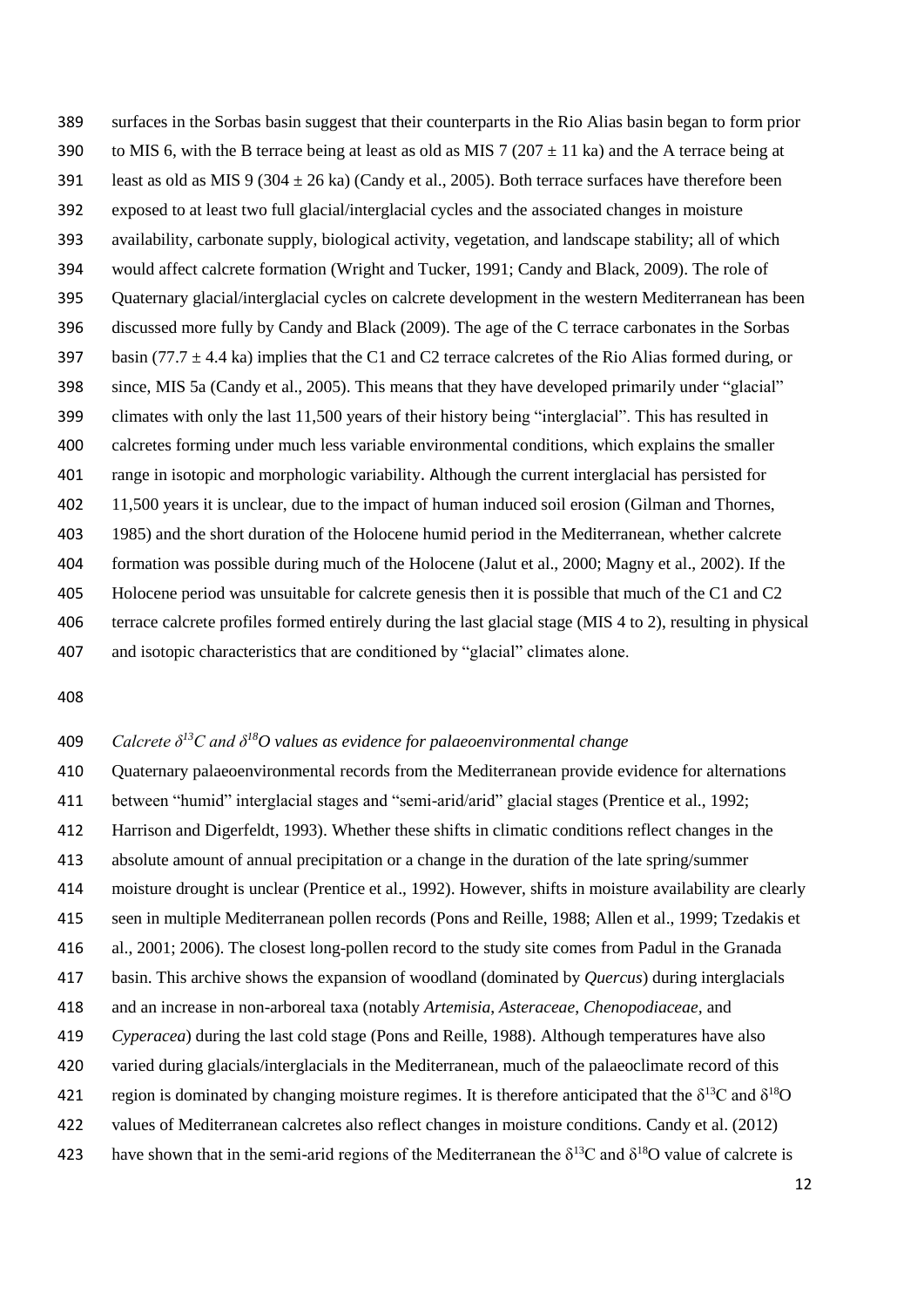- driven by evaporation, resulting in co-variance between the two isotopic groups. In regions where
- 425 temperature is the primary control on the  $\delta^{18}O$  value of calcrete, Candy et al. (2012) have argued that 426 co-variance between  $\delta^{13}$ C and  $\delta^{18}$ O values should be minimal.
- 427 If the Rio Alias  $\delta^{13}$ C and  $\delta^{18}$ O dataset is considered as a whole, the strong positive linear relationship
- 428 between  $\delta^{13}$ C and  $\delta^{18}$ O values, suggests that, over Quaternary time, both carbon and oxygen isotopes
- are responding to the same environmental driver. Together with existing palaeoenvironmental
- evidence from the Mediterranean (Prentice et al., 1992; Allen et al., 1999; Tzedakis et al., 2001,
- 2006), we suggest that calcrete isotopic values are responding to changing degrees of aridity. In such
- a model, calcretes with the highest  $\delta^{13}C$  and  $\delta^{18}O$  values would have formed under the driest climates,
- whilst those that have the lowest values would have formed under the most humid environments.
- 

 If the whole isotopic dataset is divided by terrace then two basic patterns are apparent; 1) the A terrace values span the range of almost the entire Rio Alias dataset (although the mean is closer to the lower end of the whole dataset), and 2) the isotopic data from the youngest two terraces, C1 and C2, 438 contain some of the highest  $\delta^{13}C$  and  $\delta^{18}O$  values. If it is accepted that the Mediterranean palaeoclimate is characterised by humid interglacials and semi-arid/arid glacials, and that the co- variance in the isotopic dataset is driven by changing aridity, then these two patterns can be explained in the following way. Firstly, that the wide range of isotopic values derived from the A terrace suggests that this calcrete profile has formed under the widest range of climatic settings, from most "arid" (highest values) through to most "humid" (lowest values). This is consistent with the degree of morphological and micromorphological maturity/complexity seen in the A terrace profile and the MIS 9 minimum age of this terrace surface. Secondly, that the  $\delta^{13}$ C and  $\delta^{18}$ O values of the C1/C2 terrace, which are restricted to the higher end of the dataset, imply that the calcretes from these two terraces have only formed under the "driest" climates that this region has experienced.

449 The wide range of  $\delta^{18}$ O values seen in this dataset (4.35‰) is consistent with the magnitude of

isotopic shifts that occurs in association with a full glacial to interglacial transition in meteoric

- carbonates from elsewhere in the Mediterranean (Bar-Matthews et al., 2003). However, it is not
- 452 certain that the full range of  $\delta^{18}O$  values associated with the shift from full glacial to full interglacial
- conditions is recorded in the carbonate dataset. This uncertainty is partly due to the inherent
- randomness of sampling which means that facies that precipitated under the extremes of either glacial
- or interglacial climates may not have been sampled. It is also possible that calcretes do not form under
- the extremes of Quaternary climate cycles (see Candy and Black, 2009). This may be because
- interglacial maxima are too humid, resulting in the formation of red Mediterranean soils but not
- calcretes (Federoff, 1997; Yaalon, 1997), or because glacial minima are too arid or generate
- landscapes that are too unstable for pedogenesis to occur (Günster et al., 2001; Candy and Black,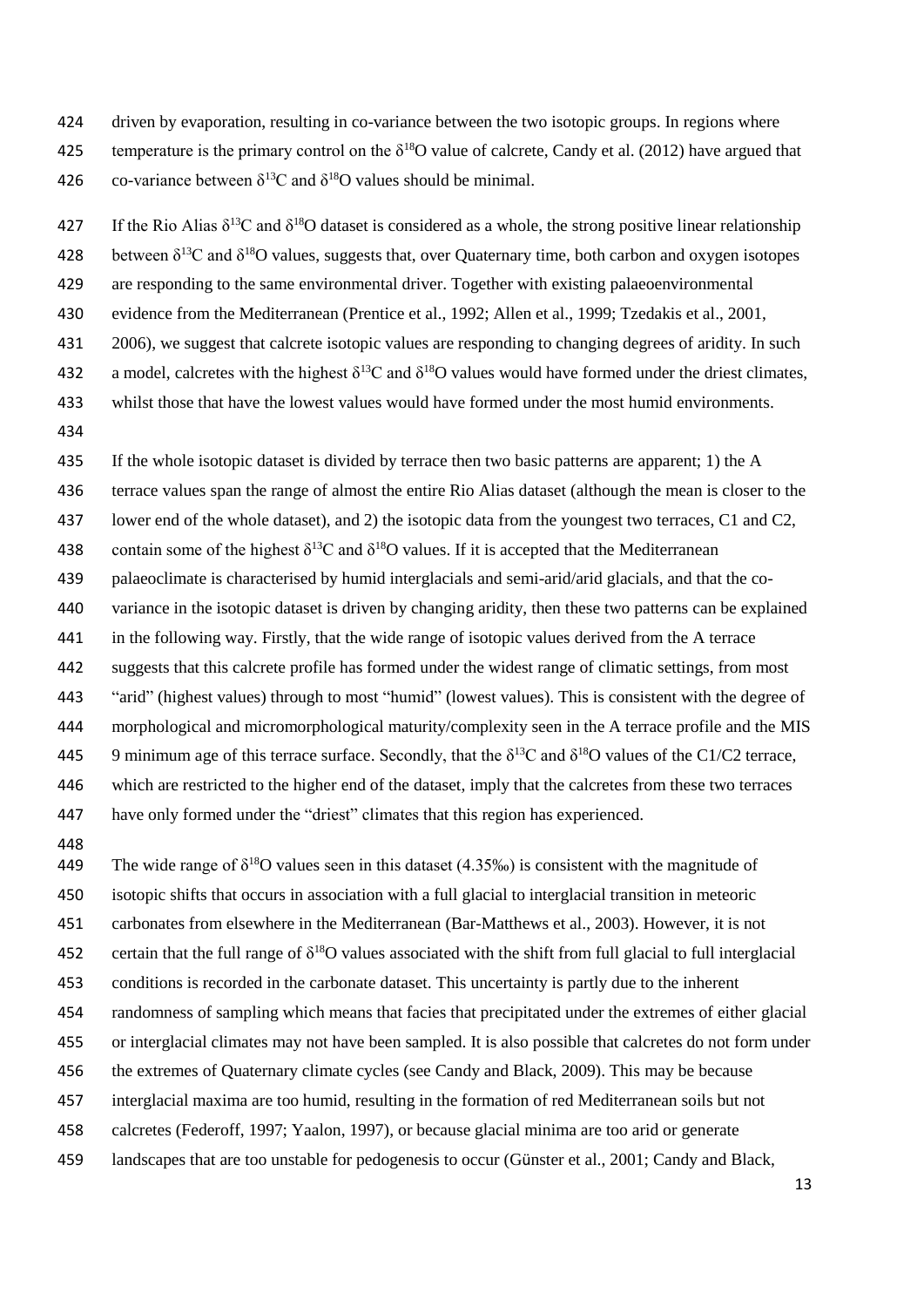- 2009). It is clear, however, that calcretes that have experienced the greatest number of
- 461 glacial/interglacial cycles, have the greatest range of  $\delta^{13}C$  and  $\delta^{18}O$  values.
- 

#### *Calcrete microfabrics as indicators of palaeoenvironmental change*

- The value of calcrete microfabrics as an indicator of palaeoenvironmental conditions has been debated
- in the literature (Drees and Wilding, 1987; Wright and Tucker, 1991; Nash and McLaren, 2003;
- Wright, 2007). For example, cement crystal size, such as micrite and microspar, may be indicative of
- moisture availability. The dominance of Beta (biological) fabrics over Alpha (inorganic) fabrics may
- also provide evidence of increased wetness and enhanced biological/organic activity (Drees and
- Wilding, 1987; Nash and McLaren; Wright, 2007). This study has developed systematic links
- between microfabric description and stable isotope analysis, and these ideas can be tested within the
- Rio Alias sequence.
- 

 Figure 7c shows the Rio Alias isotopic dataset plotted by groundmass, based on micrite or microspar 474 crystal size. The  $\delta^{13}C$  and  $\delta^{18}O$  values of both groups overlap and there is no statistical difference between each groundmass type; the mean values and range of both datasets are almost identical and U scores calculated by the Mann Whitney test implies that both datasets are part of the same population. Consequently, there is no isotopic evidence in the Rio Alias calcretes to suggest that calcrete crystal 478 size is controlled by prevailing environmental conditions.

 Figure 7d shows the Rio Alias isotopic dataset plotted by Alpha and Beta fabrics. Although there is a degree of overlap between the two groups of isotopic data, Beta fabrics are characterised by lower  $\delta^{13}$ C and  $\delta^{18}$ O values than Alpha fabrics. The mean  $\delta^{13}$ C and  $\delta^{18}$ O values of Alpha fabrics are 0.78‰ and 1.17‰ higher than Beta fabrics, respectively. Furthermore, U scores calculated through the Mann Whitney test indicate that these differences are significant enough to suggest that these two datasets are from different populations. Given the palaeoenvironmental interpretation of the isotopic dataset outlined above, this would imply that, in the Rio Alias region, Beta fabrics form under more humid conditions than Alpha fabrics. Although based on a small dataset, this investigation indicates that variations between Alpha and Beta fabrics within other calcrete profiles may also have the potential of providing valuable sedimentary/petrographic evidence for palaeoenvironmental change.

#### *Wider significance*

 Pedogenic calcretes are sensitive to Quaternary climate change as their formation is controlled by a range of environmental conditions. Consequently, they can be important indicators of climate dynamics. However, their main limitation is that this palaeoenvironmental information is contained within a narrow horizon at the landsurface, often with no clear stratigraphic order. This study has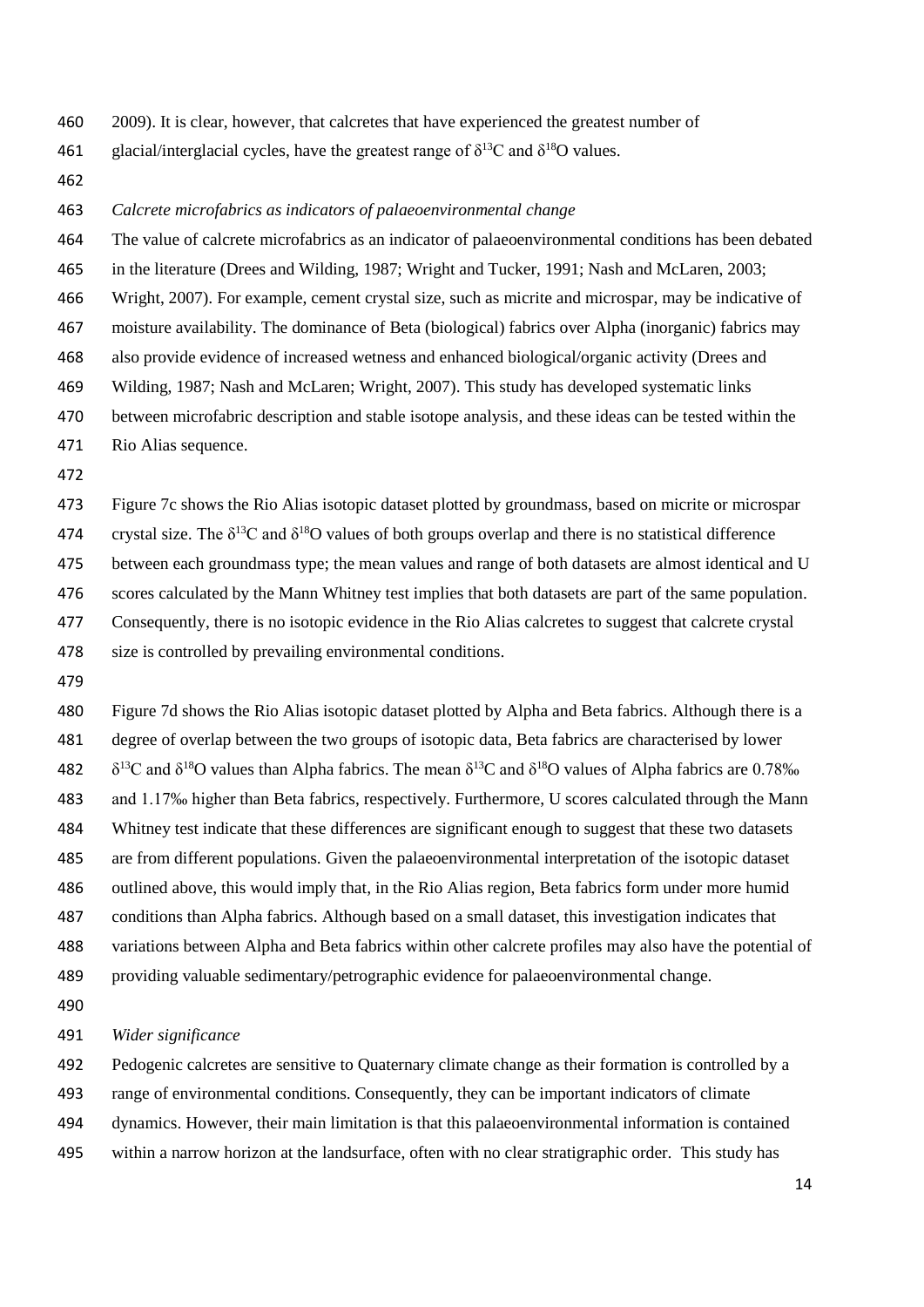shown that by systematically combining morphological, micromorphological, and stable isotopic analysis and applying this approach to calcrete profiles of a range of ages it is possible to develop a clearer understanding of changing patterns of calcrete development and palaeoenvironmental conditions. In particular, the comparison between a mature calcrete profile that has formed under multiple glacial/interglacial cycles with immature calcrete profiles that have formed under a single glacial episode allows the morphological/micromorphological and stable isotopic characteristics of "humid" (interglacial) and "semi-arid/arid" (glacial) calcretes to be identified. This study has focused on pedogenic calcretes, but groundwater carbonates are also widespread in arid and semi-arid regions, including southeast Spain (e.g. Nash and Smith, 1998). This approach may provide opportunities to explore in detail the relationships between groundwater calcretes and palaeoenvironmental conditions. Although the data shown here are predominantly applicable for understanding palaeoclimatic change in southeastern Spain, the methodology may significantly enhance our understanding of climate variability in other dryland regions of the world where palaeoecological data are absent but calcrete profile chronosequences are abundant. **CONCLUSION** 514 • Calcrete profiles from river terraces of the Rio Alias, southeastern Spain have been used to develop a combined analysis of calcrete macromorphology, micromorphology, and stable isotope geochemistry. This analysis has been used to test the impacts of palaeoenvironmental change on calcrete development. 518 • The oldest calcrete profile (from the A terrace) shows the greatest complexity with respect to 519 the variety of morphological and micromorphological features and the range of  $\delta^{13}C$  and  $\delta^{18}O$  values. The youngest calcrete profile (from the C terrace) shows the least complexity with negligible variability with respect to both morphological and micromorphological features 522 and the range of  $\delta^{13}$ C and  $\delta^{18}$ O values. 523 • This pattern is interpreted as being an expression of the impact of glacial/interglacial cycles on calcrete development. Older terrace profiles have experienced multiple climate cycles, and contain more complex morphologies and isotopic signatures than the younger terrace profiles that may have developed during a single glacial. 527 • The covariance of  $\delta^{13}C$  and  $\delta^{18}O$  values suggests that aridity is the main environmental control on the isotopic values of these calcrete profiles. Carbonates that formed solely during 529 the last glacial (Terrace C1 and C2) have high "arid"  $\delta^{13}$ C and  $\delta^{18}$ O values. The oldest 530 calcrete profiles (Terrace A) display a wide range of  $\delta^{13}$ C and  $\delta^{18}$ O values, suggesting that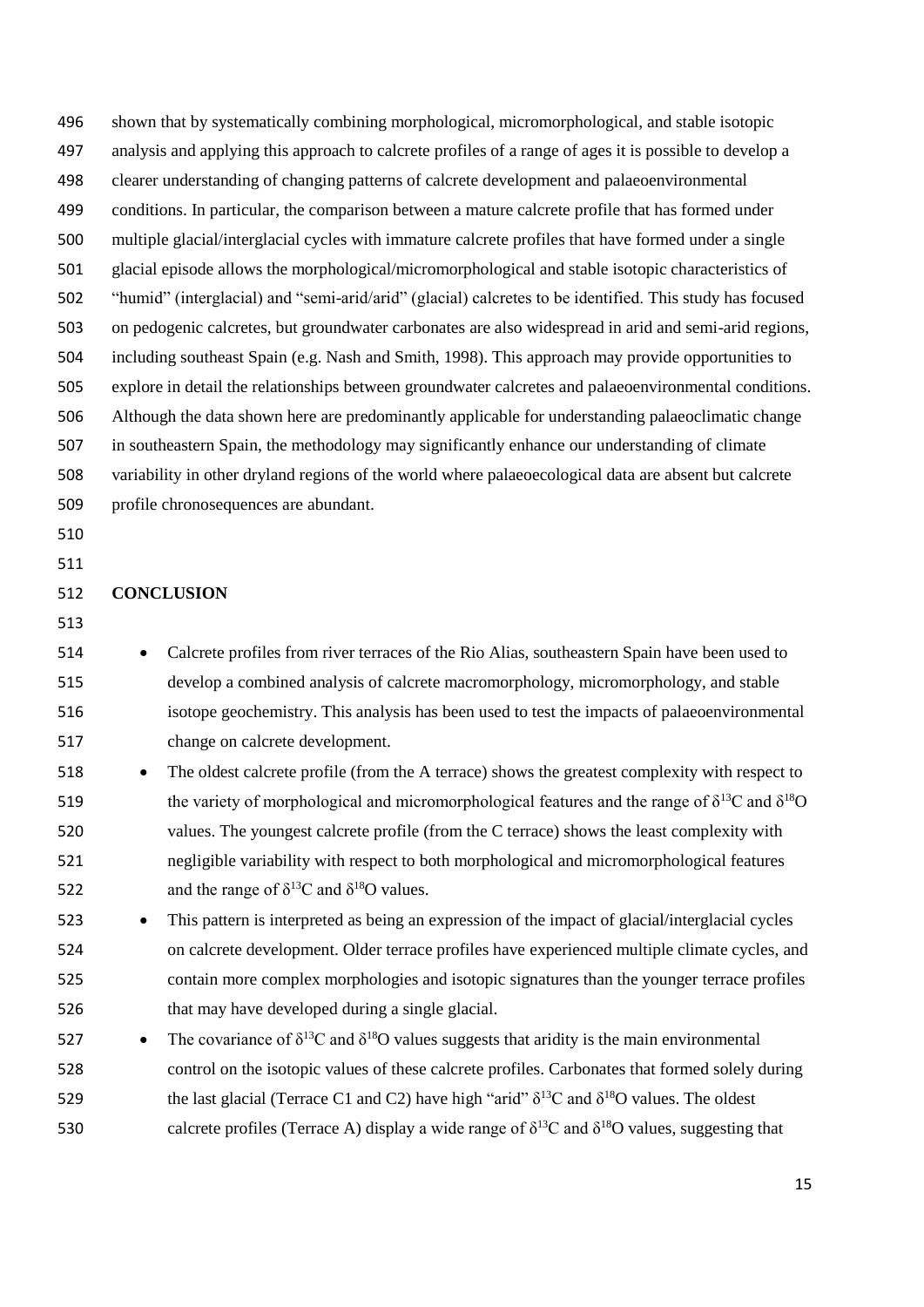- carbonate has accumulated under both "humid" (low values) and "arid" (high values) conditions.
- This study shows that by combining sedimentological, petrographic, and isotopic analysis of calcrete profiles a better understanding of the climatic history of a region and the interaction of the role of environmental change on calcrete development may be developed. This
- technique may provide important insights into palaeoclimatic change in dryland regions
- 
- where palaeoecological records are scarce, but calcrete profiles are well-developed.
- 

## **ACKNOWLEDGEMENTS**

 The authors would like to thank Adrian Palmer at Royal Holloway, University of London for the expert production of thin section slides, and Dave Lowry, also at Royal Holloway, for technical assistance during the preparation and analysis of isotope samples. Thanks also to David Nash, an anonymous reviewer, and the Editors for their insightful and highly constructive comments on an earlier version of the manuscript.

- 
- 

#### **REFERENCES**

- 
- Achyuthan, H., Quade, J., Roe, L. and Placzek, C. 2007. Stable isotopic composition of pedogenic carbonates from the eastern margin of the Thar Desert, Rajasthan, India. Quaternary International 162-163, 50-60.
- Alam, M. S., Keppens, E. and Paepe, R. 1997. The use of oxygen and carbon isotope composition of pedogenic carbonates from Pleistocene palaeosols in NW Bangladesh as palaeoclimatic indicators.
- Quaternary Science Reviews 16, 161-168.
- Allen, J. R. M., Brandt, U., Brauer, A., Hans-Wolfgang, H., Huntley, B., Keller, J., Krami, M., Mackensen, A., Mingram, J., Negendank., J. F. W., Nowaczyk, N. R., Oberhansli, H., Watts, W.
- A., Wulg, S. and Zolitschka, B. 1999. Rapid environmental changes in southern Europe during the last glacial period. Nature 400, 740-743.
- Alonso, P., Dorronsoro, C. and Egido, J. A. 2004. Carbonation in palaeosols formed on terraces of the
- Tormes river basin (Salamanca, Spain). Geoderma 118, 261-276.
- Alonso-Zarza, A. M. 2003. Palaeoenvironmental significance of palustrine carbonates and calcretes in the geological record. Earth Science Reviews 60, 261-298.
- Alonso-Zarza, A. M. and Arenas, C. 2004. Cenezoic calcretes from the Teruel Graben, Spain: microstructure, stable isotope geochemistry and environmental significance. Sedimentary Geolology 167, 91-108.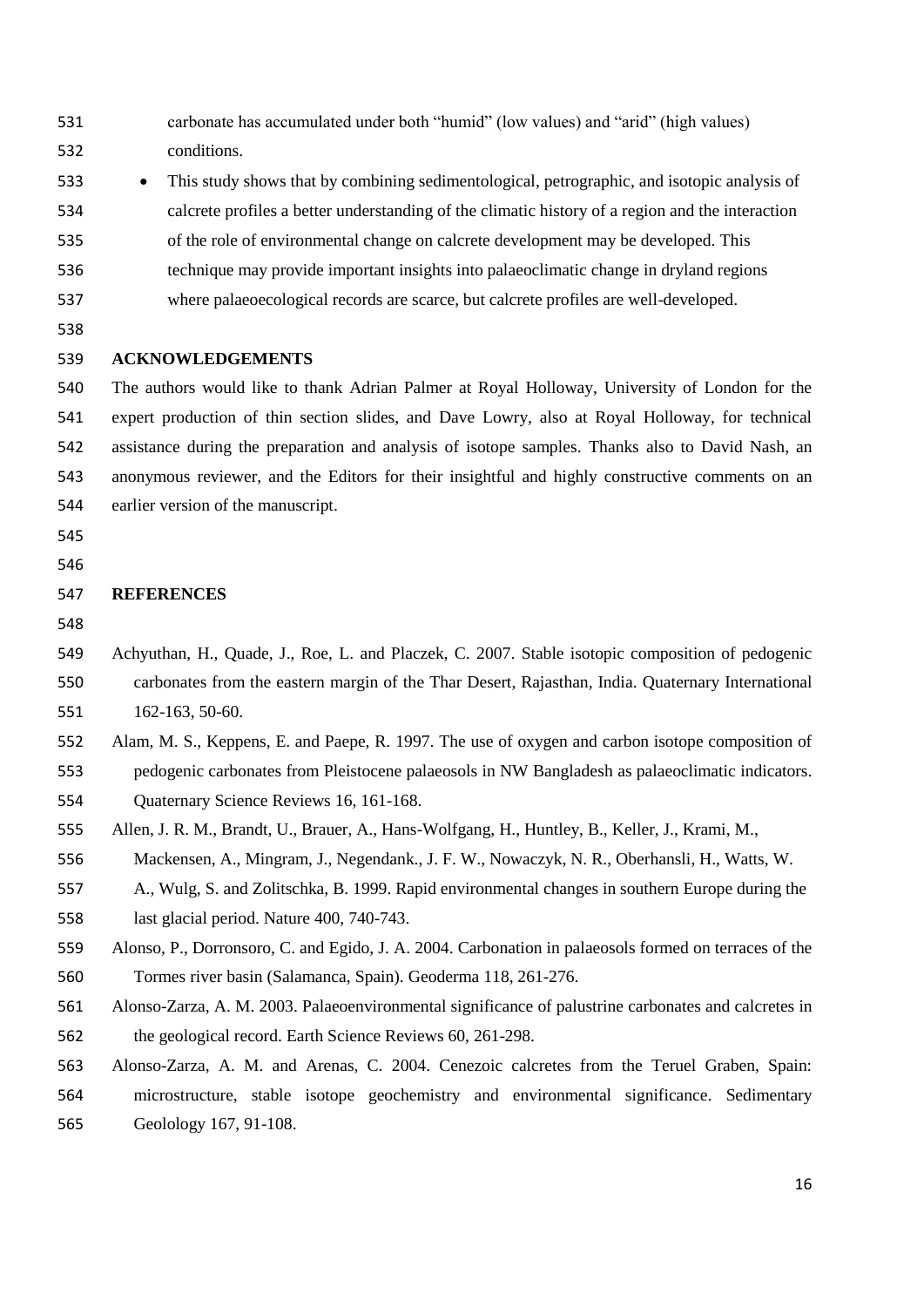- Alonso-Zarza, A. M., Silva, P. G., Goy, J. L. and Zazo, C. 1998. Fan-surface and biogenic calcrete development: interactions during ultimate phases of fan evolution in the semiarid SE Spain (Murcia). Geomorphology 24, 147-167.
- Andrews, J. E., Singhvi, A. K., Kailath, A. J., Kuhn, R., Dennis, P. J., Tandon, S. K. and Dhir, R. P.
- 1998. Do stable isotope data from calcrete record Late Pleistocene monsoonal climate variation in the Thar Desert of India?. Quaternary Research 50, 240-251.
- Bain, R. J. and Foos, A. M. 1993. Carbonate microfabrics related to subaerial exposure in palaeosols formation. In: Rezak, R. and Lanoie, D. L. (Eds.), Carbonate Microfabrics. Springer-Verlag, Berlin, pp. 19-27
- Bar-Matthews, M., Ayalon, A., Gilmour, M., Matthews, A. and Hawkesworth, C.J. 2003. Sea-land oxygen isotopic relationships from planktonic foraminifera and speleothems in the Eastern
- Mediterranean region and their implications for palaeorainfall during interglacial intervals.
- Geochimica et Cosmochimica Acta 67, 3181-3199.
- Biedenbender, S. H., McClaran, M. P., Quade, J. and Weltz, M. A. 2004. Landscape patterns of vegetation change indicated by soil carbon isotope composition. Geoderma 119, 69-83.
- Braithwaite, C. J. R. 1983. Calcrete and other soils in Quaternary limestones: structures, processes and applications. Journal of the Geological Society of London 140, 351 – 363.
- Brasier, A. T., Andrews, J. E., Marca-Bell, A. D. and Dennis, P. F. 2010. Depositional continuity of 584 seasonally laminated tufas: implications for  $\delta^{18}O$  based palaeotemperatures. Global and Planetary Change 71 (3-4), 160-167.
- Calvet, F. and Julià, R. 1983. Pisoids in the caliche profiles of Tarragona (N. E. Spain). In: Peryt, T. (Ed.) Coated Grain, Springer-Verlag, Berlin, pp. 456-473
- Candy, I., Adamson, K. R., Gallant, C. E., Maher, L. and Pope, R. 2012. Oxygen and carbon isotopic
- composition of Quaternary meteoric carbonates from western and southern Europe: their role in palaeoenvironmental reconstruction. Palaeogeography, Palaeoclimatology, Palaeoecology 1–11,
- 326–328.
- Candy, I., Black, S. and Sellwood, B. W. 2003. Calcrete profile development in Quaternary alluvial sequences, southeast Spain: implications for using calcretes as a basis for landform chronologies. Earth Surface Processes and Landforms 28, 169 – 185.
- Candy, I., Black, S. and Sellwood, B. W. 2004a. Interpreting the response of a dryland river system to Late Quaternary climate change. Quaternary Science Reviews 23, 2513-2523.
- Candy, I., Black, S. and Sellwood, B.W. 2004b. Quantifying timescales of pedogenic calcrete formation using U-series disequilibria. Sedimentary Geology 170, 177-187.
- Candy, I., Black, S. and Sellwood, B. W. 2005. U-series isochron dating of immature and mature calcretes as a basis for constructing Quaternary landform chronologies for the Sorbas basin, southeast Spain. Quaternary Research 64, 100-111.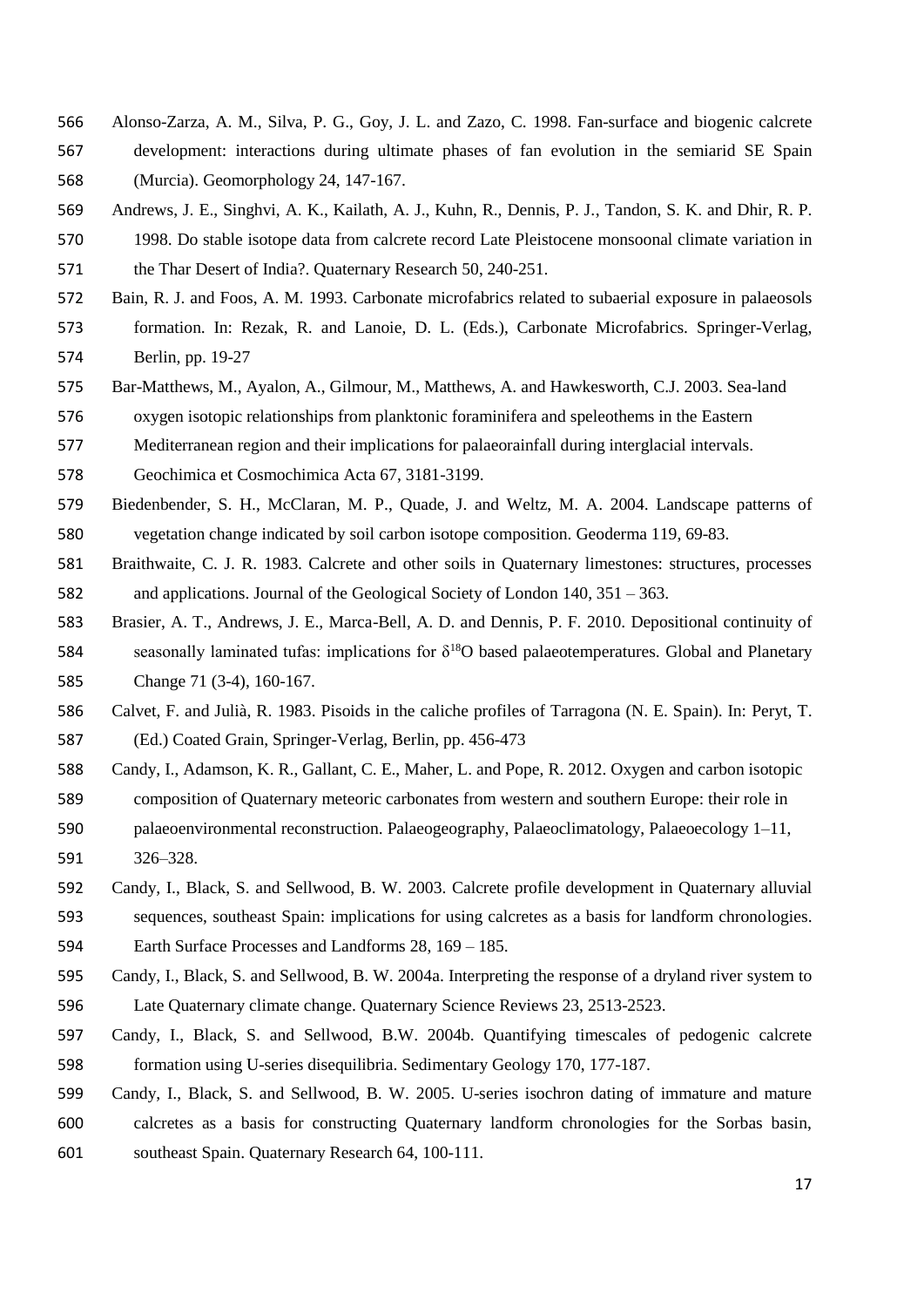- Candy, I., Rose, J. and Lee, J. 2006. A seasonally 'dry'interglacial climate in eastern England during
- the early Middle Pleistocene: palaeopedological and stable isotopic evidence from Pakefield,
- UK. Boreas 35(2), 255-265.
- Candy, I. and Black, S. 2009. The timing of Quaternary calcrete development in semi-arid southeast Spain: investigating the role of climate on calcrete genesis. Sedimentary Geology, 218, 1-4 6-15.
- Candy, I., Stephens, M., Hancock, J. and Waghorne, R. 2011. Palaeoenvironments of ancient humans
- in Britain: the application of oxygen and carbon isotopes to the reconstruction of Pleistocene environments. The Ancient Human Occupation of Britain, 23-27.
- Cerling, T. E. 1984. The stable isotopic composition of modern soil carbonate and its relationship to climate. Earth and Planetary Science Letters 71, 229–240.
- Cerling, T. E. and Quade, J. 1993. Stable carbon and oxygen isotopes in soil carbonates. Climate change in continental isotopic records 217-231.
- Cerling, T. E., Quade, J., Wang, Y. and Bowman, J. R. 1989. Carbon isotopes in soils and palaeosols as ecology and palaeoecology indicators. Nature 341(6238), 138-139.
- Cerling, T. E., Wang, Y. and Quade, J. 1993. Expansion of C4 ecosystems as an indicator of global ecological change in the late Miocene. Nature 361(6410), 344-345.
- Deutz, P., Montañez, I. P., Monger, H. C. and Morrison, J. 2001. Morphology and isotope heterogeneity of Late Quaternary pedogenic carbonates: implications for palaeosol carbonates as palaeoenvironmental proxies. Palaeogeography, Palaeoclimatology, Palaeoecology 166, 293 – 317.
- Deutz, P., Montañez, I. P. and Monger, H. C. 2002. Morphology and stable and radiogenic isotope composition of pedogenic carbonates in late Quaternary relict soils, New Mexico, U.S.A.: an integrated record of pedogenic overprinting. Journal of Sedimentary Research, 72(6), 809-822.
- Dever, L., Fontes, J. and Riché, G. 1987. Isotopic approach to calcite dissolution and precipitation in soils under semi-arid conditions. Chemical Geology 66 307-314.
- Drees, L. R. and Wilding, L. P. 1987. Micromorphic record and interpretation of carbonate forms in the Rolling Plains of Texas. Geoderma 40, 157-175.
- Fedoroff, N. (1997) Clay illuviation in Red Mediterranean soils. Catena, 28, 171-189.
- Flügel, E. 2004. Microfacies of carbonate rocks: analysis, interpretation and application*.* Springer-Verlag, Berlin.
- Gile, L. H., Peterson, F. F. and Grossman, R. B. 1965. The K horizon: a master soil horizon of carbonate accumulation. Soil Science 99(2), 71-82.
- Gile, L. H., Peterson, F. F. and Grossman, R. B. 1966. Morphological and genetic sequences of carbonate accumulation in desert soils. Soil Science 101, 347–360.
- Gilman, A. and Thornes, J. B. 1985. Land-use and prehistory in south-east Spain. Allen and Unwin,
- London.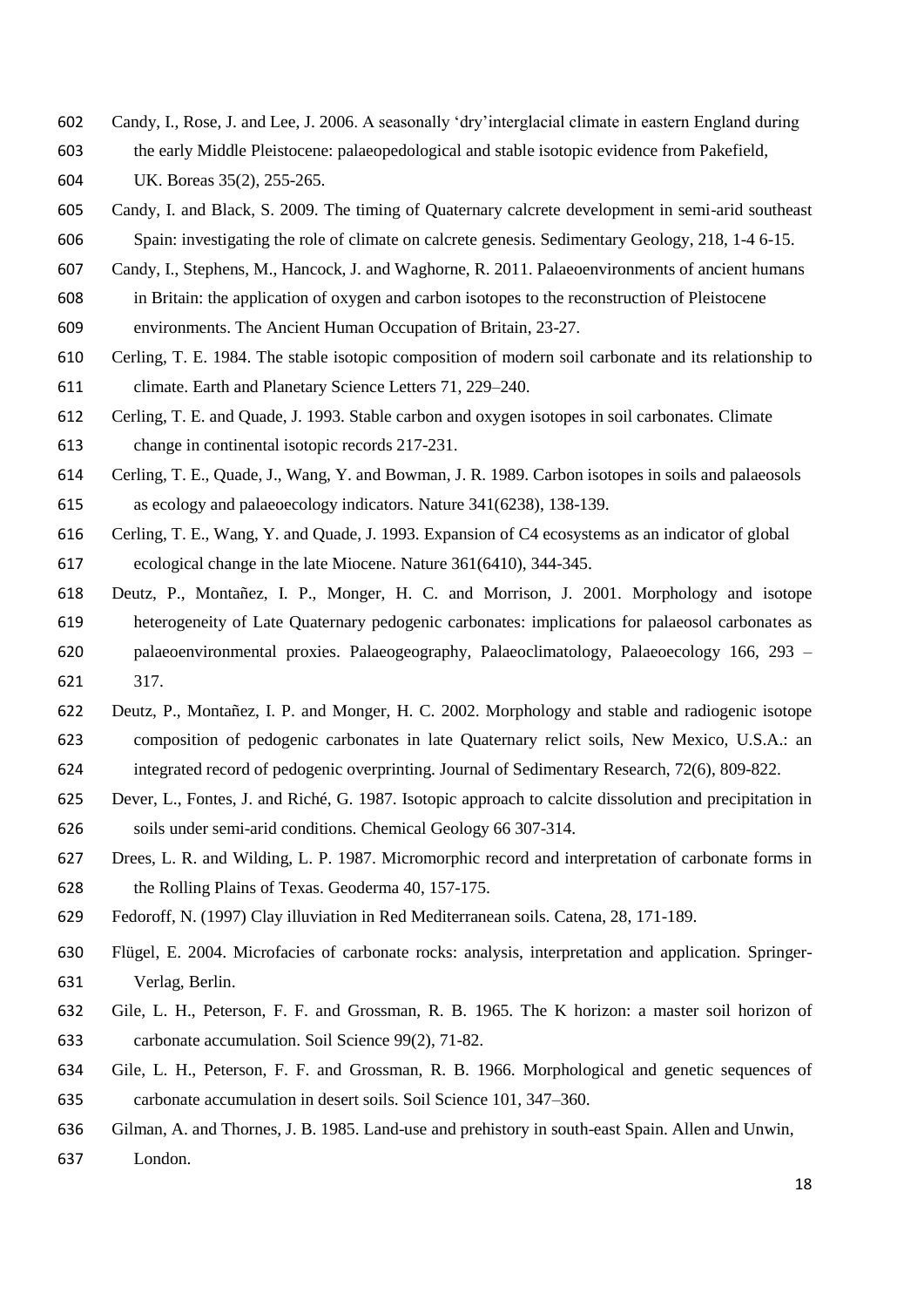- Goodfriend, G.A. 1999. Terrestrial stable isotope records of Late Quaternary paleoclimates in the
- eastern Mediterranean region. Quaternary Science Reviews 18, 501–513.
- Goudie, A. S. (1983) Calcrete. In: Goudie, A. S. and Pye, K. (Eds.) Chemical Sediments and Geomorphology: Precipitates and Residua the Near Surface Environment. Academic Press, London, pp 93-132.
- Harrison, S. P. and Digerfeldt, J. 1993. European lakes as palaeohydrological and palaeoclimatic

indicators. Quaternary Science Reviews 12, 233-248.

- Günster, N., Eck, P., Skowronek, A. and Zöller, L. 2001. Late Pleistocene loess and their palaeosols in the Granada Basin, Southern Spain. Quaternary International 76-77, 241-245.
- Harvey, A. M. and Wells, S. G. 1987. Response of Quaternary fluvial systems to differential epeirogenic uplift: Aguas and Feos river systems, southeast Spain. Geology 15, 689-693.
- Harvey, A. M., Miller, S. Y. and Wells, S. G. 1995. Quaternary soil and river terrace sequences in the Aguas/Feos river systems: Sorbas basin, southeast Spain. In: Lewin, J., Macklin, M. G. and
- Woodward, J. C. (Eds.) Mediterranean Quaternary River Environments A. A. Balkema,
- Rotterdam, pp. 263-281
- Jalut, G., Amat, A. E., Bonnet, L., Gauquelin, T. and Fontugne, M. 2000. Holocene climatic changes in the Western Mediterranean from south-east France to south-east Spain. Palaeogeography,
- Palaeoclimatology, Palaeoecology 160, 255-290.
- Jiménez-Espinosa, R. and Jiménez-Millán, J. 2003. Calcrete development in Mediterranean colluvial carbonate systems from SE Spain. Journal of Arid Environments 53, 479 – 489.
- Kelly, M., Black, S. and Rowan, J. S. 2000. A calcrete-based U/Th chronology for landform evolution in the Sorbas basin, southeast Spain. Quaternary Science Reviews 19, 995-1010.
- Kemp, R. A. 1985. Soil Micromorphology and The Quaternary*.* Quaternary Research Association Technical Guide 2, Cambridge.
- Machette, M. N. 1985. Calcic soils of the southwestern United States. In: Weide, D. L. (Ed.) Soils and Quaternary geology of the southwestern United States, Geological Society of America, Special Paper 203, pp. 1–21
- Magny, M., Miramont, C. and Sivan, O. 2002. Assessment of the impact of climate and anthropogenic factors on Holocene Mediterranean vegetation in Europe on the basis of palaephydrological
- records. Palaeogeography, Palaeoclimatology, Palaeoecology 186, 47-59.
- Maher, E., Harvey, A. M. and France, D. 2007. The impact of a major Quaternary river capture on the alluvial sediments of a beheaded river system, the Rio Alias SE Spain. Geomorphology 84, 344 – 356.
- Maher, E. and Harvey, A. M. 2008. Fluvial system response to tectonically induced base-level change during the late-Quaternary: The Rio Alias southeast Spain. Geomorphology 100 (1-2), 180-192.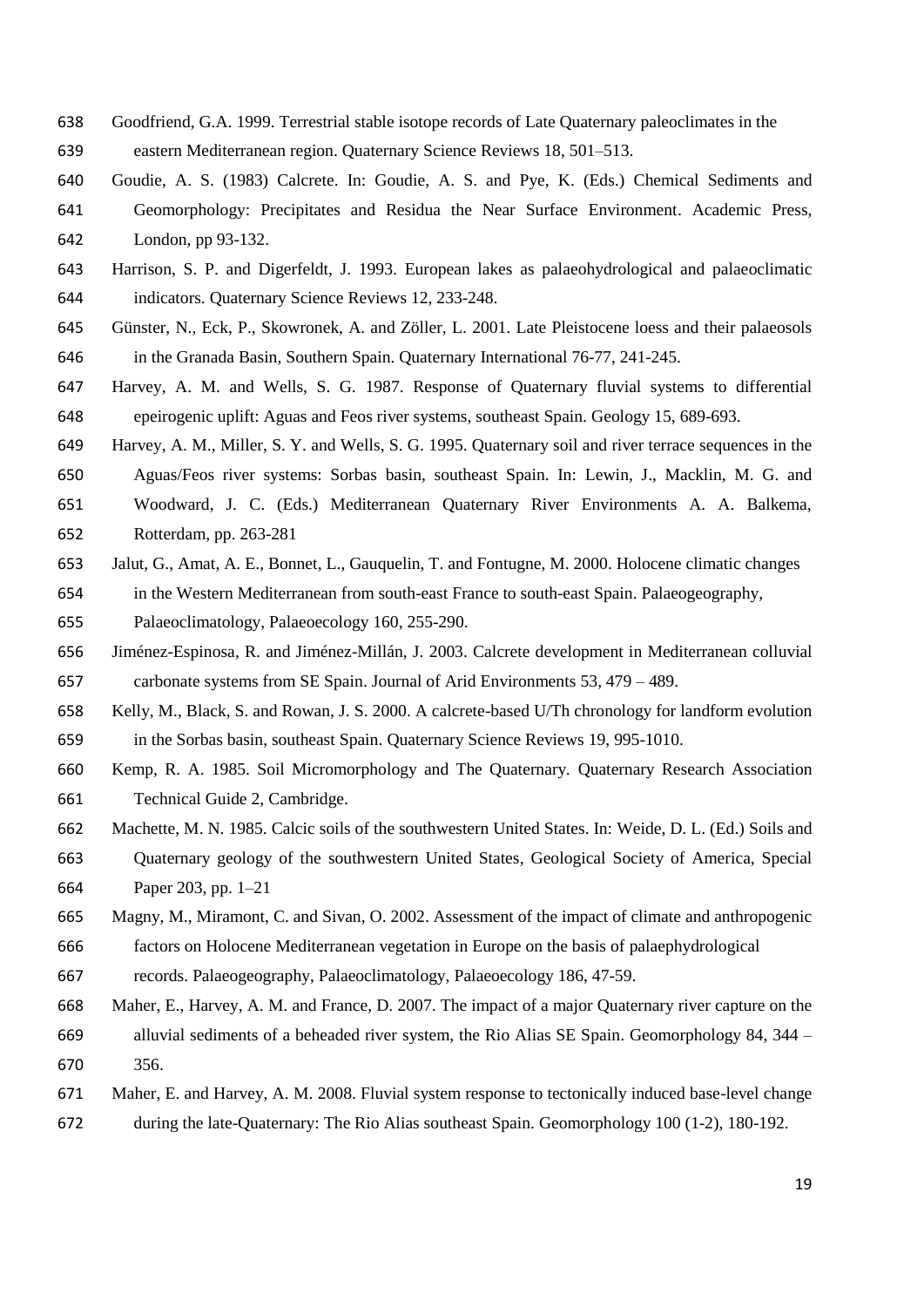- Martín-Algarra, A., Martín-Martín, M., Andreo, B., Julià, R. and González-Gómez, C. 2003. Sedimentary patterns in perched spring travertines near Granada (Spain) as indicators of the palaeohydrological and palaeoclimatological evolution of a karst massif. Sedimentary Geology 161, 217-228.
- Nash, D.J., and McLaren, S.J. 2003. Kalahari valley calcretes: their nature, origins and environmental significance. Quaternary International 111, 3-22.
- Nash, D. J. and Smith, R. F. 1998. Multiple calcrete profiles in the Tabernas Basin, southeast Spain: their origins and geomorphic implications. Earth Surface Processes and Landforms 23(11), 1009- 1029.
- Netterberg, F. 1969. The interpretation of some basin calcrete types. The South African Archaeological Bulletin 24(95-96), 117 – 122.
- Pons, A. and Reille, M. 1988. The Holocene- and Upper Pleistocene pollen record from Padul (Granada, Spain): a new study. Palaeogeography, Palaeoclimatology, Palaeoecology 66, 243-263.
- Prentice, I. C., Guiot, J., Harrison, S. P. 1992. Mediterranean vegetation, lake levels and palaeoclimate at the Last Glacial Maximum. Nature 360, 658-660.
- Quade, J. and Cerling, T. 2007. Carbon stable isotopes: non-lacustrine terrestrial studies. In: Elias, S. (Ed.) Encyclopedia of Quaternary Science, Elsevier, London.
- Quade, J., Cerling, T.E., Bowman, J.R. 1989. Systematic variations in the carbon and oxygen isotopic composition of pedogenic carbonate along elevation transects in the southern Great Basin, USA.

Geological Society of America Bulletin 101, 464–475.

- Robinson, S. A., Andrews, J. E., Hesselbo, S. P., Radley, J. D., Dennis, P. F., Harding, I. C. and
- Allen, P. 2002. Atmospheric *p*CO2 and depositional environment from stable-isotope geochemistry
- of calcrete nodules (Barremian, Lower Cretaceous, Wealden beds, England). Journal of the
- Geological Society of London 159, 215-224.
- Rossinsky, Jr. V. and Swart, P. K. 1993. Influence of climate on the formation and isotopic composition of calcretes. In: Swart, P. K., Lohmann, K. C., McKenzie, J. and Savin, S. (Eds.) Climate change in continental isotopic records, Geophysical Monograph 78 American Geophysical Union, Washington, pp. 67-75
- Schmidt, S., Worden, R. H. and Fisher, Q. J. 2006. Variations in stable isotopes with depth in regolith calcite cements in the Broken Hill region, Australia: palaeoclimate evolution signal?. Journal of
- Geochemical Exploration 89, 355-358.
- Talma, A. S. and Netterberg, F. 1983. Stable isotope abundances in calcretes. Geological Society, London, Special Publications II, 221-233.
- Tzedakis, P. C. Andrieu, V., de Beaulieu, J.-L., Birks, H. J. B., Crowhurst, S., Follieri, M.,
- Hooghiemstra, H., Magri, D., Reille, M., Sadori, L., Shackleton, N. J. and Wijmstra, T.A. 2001.